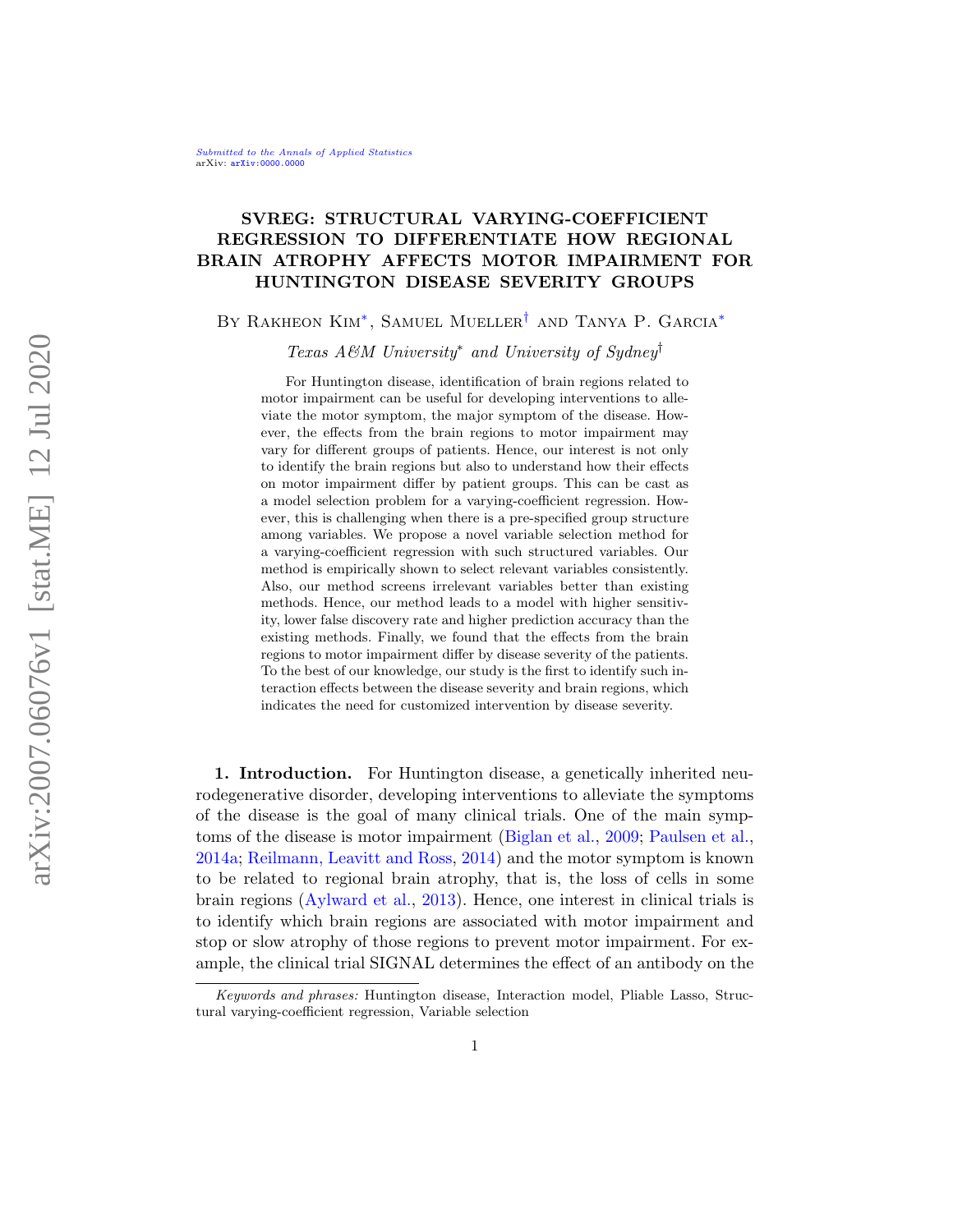regional brain volumes and assesses the motor functions of the participants [\(Rodrigues and Wild,](#page-25-2) [2018\)](#page-25-2) by total motor scores (TMS), a score from 0 to 124 with higher indicating more severe impairment [\(Kieburtz et al.,](#page-24-2) [2001\)](#page-24-2).

Although the relationship between the total motor score and the volume of brain regions is well understood [\(Aylward et al.,](#page-24-1) [2013\)](#page-24-1), we observed that how the change of brain volumes affects the total motor score may not be the same across all patients but vary for different groups of patients. For example, participants in a clinical trial can be categorized into three different groups (high/medium/low) by disease severity, a variable that indicates the risk of being diagnosed with Huntington disease in the next 5 years. In the top panels of Figure [1,](#page-2-0) the effect from the reduction of caudate nucleus to the total motor score is larger for the high disease severity group than for other groups as observed by the steeper regression line. This indicates that patients in the high disease severity group may need different interventions than patients in other groups since their motor function may deteriorate faster than others given a certain amount of change in caudate nucleus volume. Hence, in addition to the identification of brain regions related to motor impairment, understanding how their effects on motor impairment differ by patient groups will enable us to develop interventions customized for each patient group.

Statistically, identifying brain regions and understanding how their effects on motor impairment differ by patient groups can be cast as a model selection problem of a varying-coefficient model [\(Hastie and Tibshirani,](#page-24-3) [1993\)](#page-24-3). A varying-coefficient model is a regression model whose regression coefficients can vary by each individual or group of individuals. To be specific, consider a regression model with the total motor score as a response and the volume of brain regions as main predictors. In a varying-coefficient model, the regression coefficient of each brain region is not fixed but a function of other variables, called modifying variables. For example, if the disease severity is a modifying variable for a brain region, the regression coefficient of that region will take different value for each disease severity group so that we will end up with three different regression models, one for each group. Likewise, other demographic variables such as gender and years of education can also be considered as modifying variables which will divide the patients into smaller subgroups.

A varying-coefficient model is a special form of an interaction model where the interaction terms between main predictors and modifying variables are considered. In Figure [1,](#page-2-0) the interaction effect between the volume of a brain region and the disease severity can be observed through difference in the slope of the regression line for each disease severity group. To the best of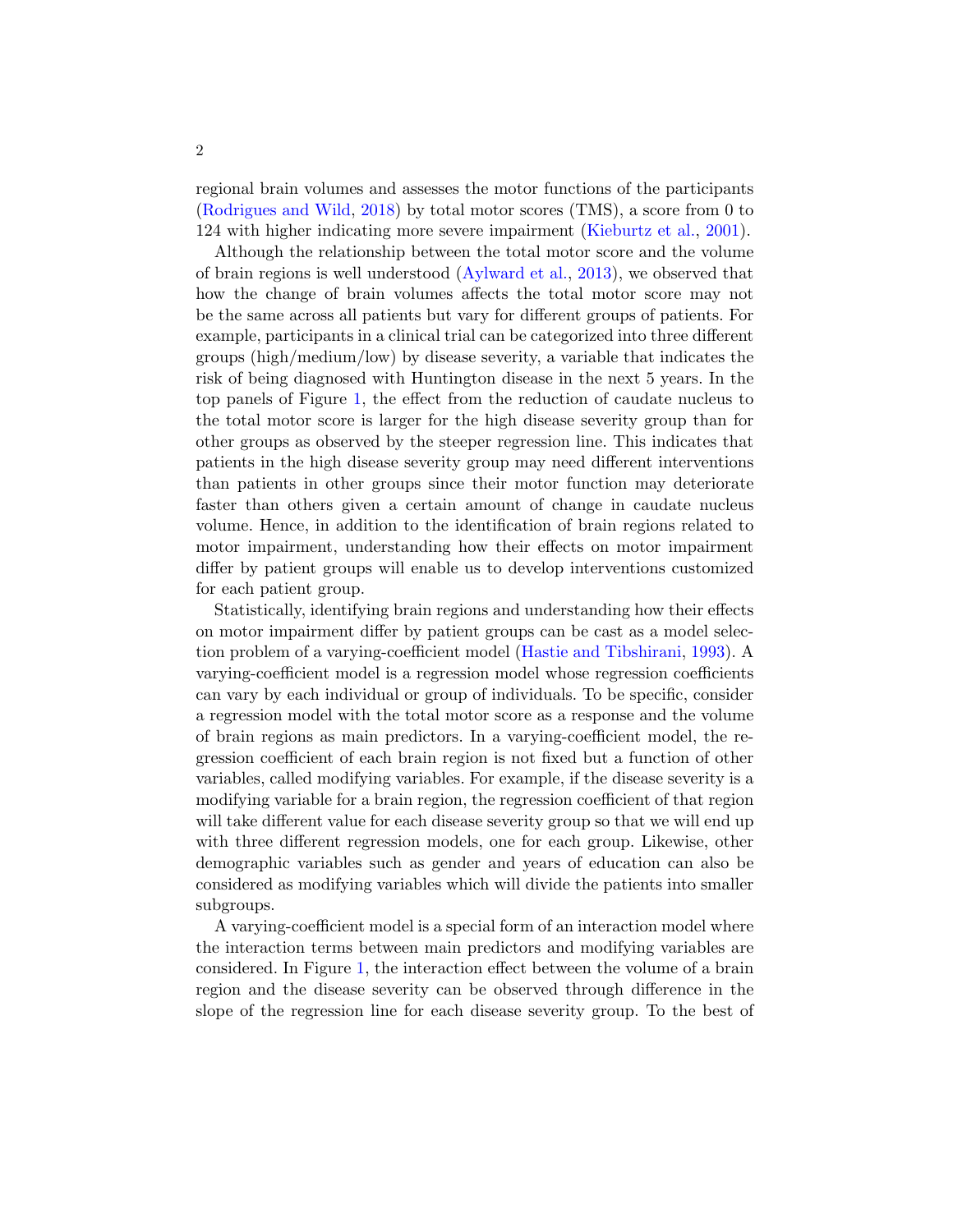

<span id="page-2-0"></span>Fig 1. Scatter plots between total motor score and volume of brain regions. Least squares fits by the group of scaled CAG-Age-Product (CAP) score, a measure of disease severity, are overlaid. Solid line is the least squares fit of the 'high' disease severity group (circles), dashed line is the least squares fit of the 'medium' disease severity group (triangles) and dotted line is the least squares fit of the 'low' disease severity group (squares). Interaction effects between the volume of some brain regions (left caudate, right caudate, right pallidum) and CAP score are observed through different slopes of the least squares fit for each disease severity group. The difference in slopes is relatively small for the left pallidum and ignorable for the left and the right vessel. The correlation coefficient is 0.94 between the left caudate and the right caudate, 0.77 between the left pallidum and the right pallidum, and 0.48 between the left vessel and the right vessel.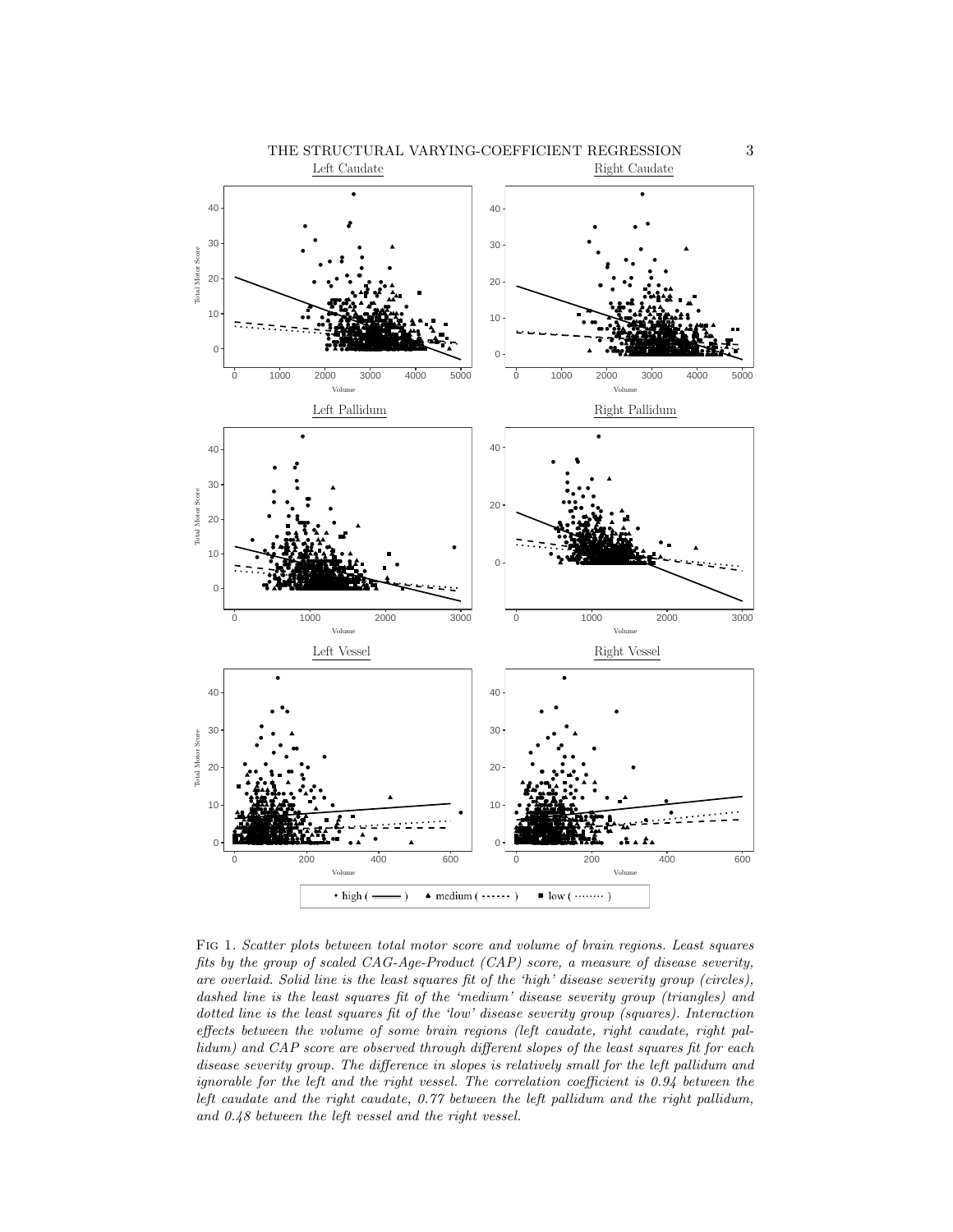our knowledge, in the literature of Huntington disease, the disease severity and other demographic variables such as gender and years of education have been treated as covariates or control variables [\(Aylward et al.,](#page-24-1) [2013;](#page-24-1) [Biglan](#page-24-0) [et al.,](#page-24-0) [2009;](#page-24-0) [Misiura et al.,](#page-24-4) [2017\)](#page-24-4). However, their interaction effects with brain regions have not been investigated yet. In [Tabrizi et al.](#page-25-3) [\(2012\)](#page-25-3) and [Paulsen et al.](#page-25-4) [\(2014b\)](#page-25-4), a different rate of change in brain regional volumes over time was observed for each disease severity group but the effect of the interaction on the total motor score was not considered.

Model selection of a varying-coefficient model includes two tasks: selection of main predictors and selection of modifying variables. In the Huntington disease study, identifying brain regions related to motor impairment corresponds to the selection of main predictors. Understanding how the effects of those brain regions differ by patient groups corresponds to the selection of modifying variables where the possible candidates of modifying variables include disease severity, gender and years of education.

However, the literature on the varying-coefficient model has focused on variable selection of either the main predictors or the modifying variables, but rarely both. Among others, selection of main predictors has been explored when the modifying variable is a continuous variable [\(Wang, Li and](#page-25-5) [Huang,](#page-25-5) [2008;](#page-25-5) [Wei, Huang and Li,](#page-25-6) [2011\)](#page-25-6) or a categorical variable [\(Gertheiss](#page-24-5) [and Tutz,](#page-24-5) [2012;](#page-24-5) [Oelker, Gertheiss and Tutz,](#page-24-6) [2014\)](#page-24-6). In their work, only one modifying variable is considered so the interest is the selection of main predictors and whether each regression coefficient is fixed or not. Selection among multiple modifying variables has recently been explored through tree-based approaches [\(Berger, Tutz and Schmid,](#page-24-7) [2017;](#page-24-7) Bürgin and Ritschard, [2015;](#page-24-8) [Wang and Hastie,](#page-25-7) [2014\)](#page-25-7), which estimate a tree of modifying variables for each main predictor. However, these approaches focus on the selection of modifying variables and do not consider the selection of main predictors. [Tibshirani and Friedman](#page-25-8) [\(2019\)](#page-25-8) handles the variable selection of a varyingcoefficient model by the pliable Lasso (pLasso), a generalization of the Lasso (least absolute shrinkage and selection operator) that selects both the main predictors and modifying variables, simultaneously.

Additional consideration for Huntington disease application is that there are pre-specified group structures among main predictors and modifying variables. First, measurements of some brain regions can be grouped according to the structural information on a brain and they are often highly correlated. For example, the volume of the left caudate and the right caudate can be considered as a group. Due to their high correlation coefficient  $(= 0.94)$ , as shown in the top panels of Figure [1,](#page-2-0) the left caudate and the right caudate have similar negative relationship with the total motor score.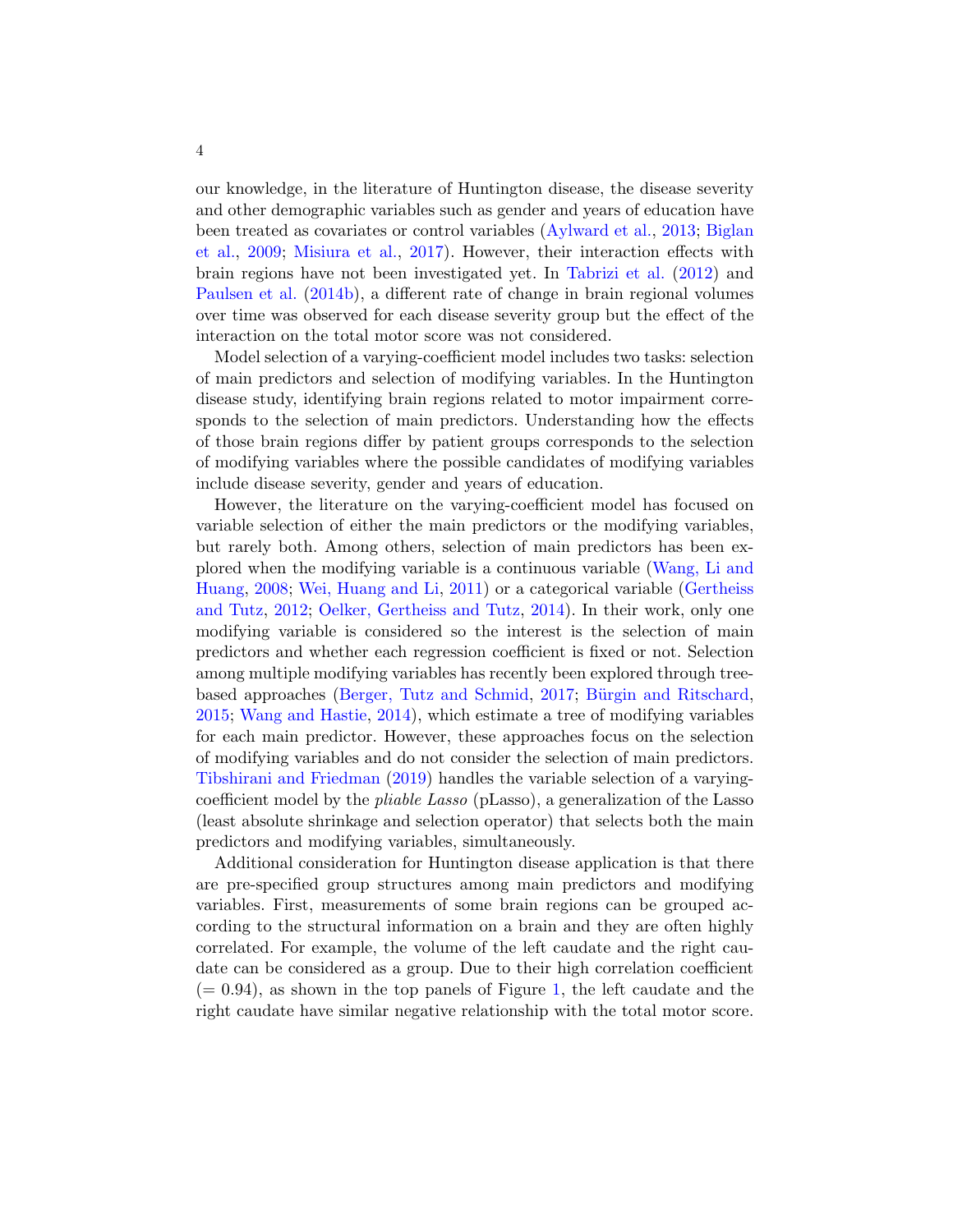Second, the disease severity is a categorical variable with three categories (low, medium and high), expressed in the design matrix for linear regression as a group of two binary dummy variables. Since each of these binary variables contains only partial information for one categorical variable, those two binary variables should be grouped.

The pliable Lasso [\(Tibshirani and Friedman,](#page-25-8) [2019\)](#page-25-8) is designed to work well when there is no pre-specified structure among the variables. However, if there is a group structure among the main predictors with high withingroup correlation, we claim that the pliable Lasso may lead to inconsistent model selection by randomly selecting variables from those highly correlated variables as the usual Lasso suffers [\(Zhao and Yu,](#page-25-9) [2006\)](#page-25-9). This problem of the pliable Lasso will be discussed with a simulation study in Section [3.](#page-10-0) Furthermore, modifying variables may also have a pre-specified group structure as appeared in our Huntington disease problem. Since ignoring such group structure may lead to selecting more variables than necessary [\(Yuan and Lin,](#page-25-10) [2006\)](#page-25-10), it is desirable to account for such group structure in model selection.

In this paper, we propose the novel *structural varying-coefficient regres*sion (svReg) for a varying-coefficient model with structured variables. This method imposes hierarchical group penalties on each group of main predictors and modifying variables to account for group structures among variables. Such hierarchical group penalties have been studied in other regression settings. To name a few, the group Lasso [\(Yuan and Lin,](#page-25-10) [2006\)](#page-25-10) and the sparse group Lasso [\(Simon et al.,](#page-25-11) [2013\)](#page-25-11) address pre-defined group structure among regressors and the network Lasso [\(Hallac, Leskovec and Boyd,](#page-24-9) [2015\)](#page-24-9) extends the group Lasso to a network setting. Some literature on structured variable selection (Garcia and Müller, [2014;](#page-24-10) [Garcia et al.,](#page-24-11) [2013;](#page-24-11) [Yuan et al.,](#page-25-12) [2009\)](#page-25-12) considers the structure between main effect terms and other variables such as interaction terms. However, simultaneous selection of main predictors and modifying variables for a varying-coefficient model with group-structured variables has not been explored yet.

Our svReg approach builds upon the pliable Lasso but differs significantly from that: first, a pre-specified group structure and the within-group correlation of the variables are considered in the svReg, whereas the pliable Lasso ignores such group structure; second, we discovered that weighting penalty terms differently leads to better variable selection performance by accounting for the different size of each group of main predictors and modifying variables. Hence, penalty terms are differently weighted in the svReg; third, when some modifying variables are selected in the model, the svReg algorithm identifies the groups of possibly significant modifying variables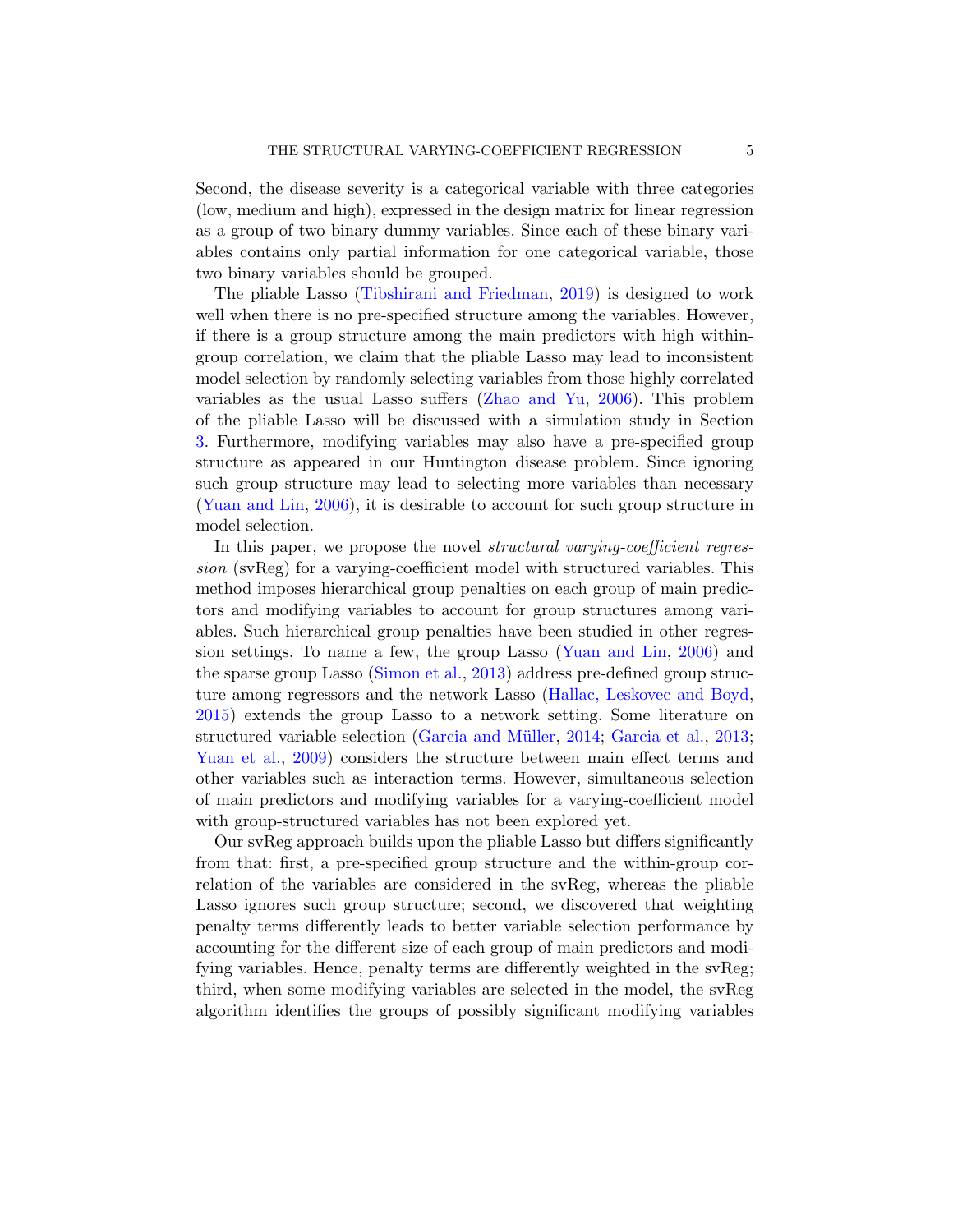first and then selects variables from those identified groups to reduce false selection while the pliable Lasso selects variables from the set of all modifying variables. These important differences from the pliable Lasso allow the svReg to select relevant variables consistently and better screen irrelevant variables with higher prediction accuracy. This will be demonstrated in various simulation settings.

## <span id="page-5-0"></span>2. The structural varying-coefficient regression model.

2.1. Main Model. We consider a varying-coefficient linear regression model with a response variable, y, and p main predictors,  ${x_j}_{j=1}^p$ , and K modifying *variables*,  $\{z_k\}_{k=1}^K$ , as below:

<span id="page-5-1"></span>(2.1) 
$$
y = \sum_{j=0}^{p} \{ \beta_j + f_j(z_1, ..., z_K) \} x_j + \epsilon,
$$

where  $f_i(z_1,\ldots,z_K)$  is a function of modifying variables and  $x_0 = 1$ , representing a potential intercept term and  $\epsilon$  is the error term. In this model,  $\{z_k\}_{k=1}^K$  modify how the j-th predictor  $x_j$  affects the response y through the function  $f_j$ . When  $f(\cdot) \equiv 0$  for all  $j = 0, 1, \ldots, p$ , this reduces to a plain linear model with fixed coefficients. The inclusion of  $f_j(z_1, \ldots, z_K)$  within the coefficient of  $x_j$  allows the coefficient to vary depending on the modifying variables  $z_1, \ldots, z_K$ . For independent subjects  $i = 1, \ldots, N$ , we denote the response variable,  $y_i$ , and p main predictors,  $\{x_{ij}\}_{j=1}^p$ , and K modifying variables,  $\{z_{ik}\}_{k=1}^K$ .

In the Huntington disease study, our objective is to use the varying coefficient model to identify main predictors associated with total motor score  $(y_i)$  and understand how their effects on total motor score differ by patient groups where patients are grouped by modifying variables. Main predictors in our model will be selected from volume measures of 50 brain regions  $({x_{ij}}_{j=1}^p, p=50)$ . However, some of these regions are not independent because they are parts of a larger region. For example, caudate nucleus contains two parts, the left caudate and the right caudate, and correlation coefficient between their volumes is 0.94. That is, these measurements can be considered as a group of size two according to the structure of the brain. Likewise, lots of high correlations among the brain regions can be explained by the structural information of the brain. Hence we consider the structure among the brain regions so that the 50 main predictors are grouped into 34 groups. Potential modifying variables will include gender  $(z_{i1})$ , years of education  $(z_{i2})$  and disease severity  $(z_{i3}, z_{i4})$ , hence  $K = 4$ . Here, disease severity is a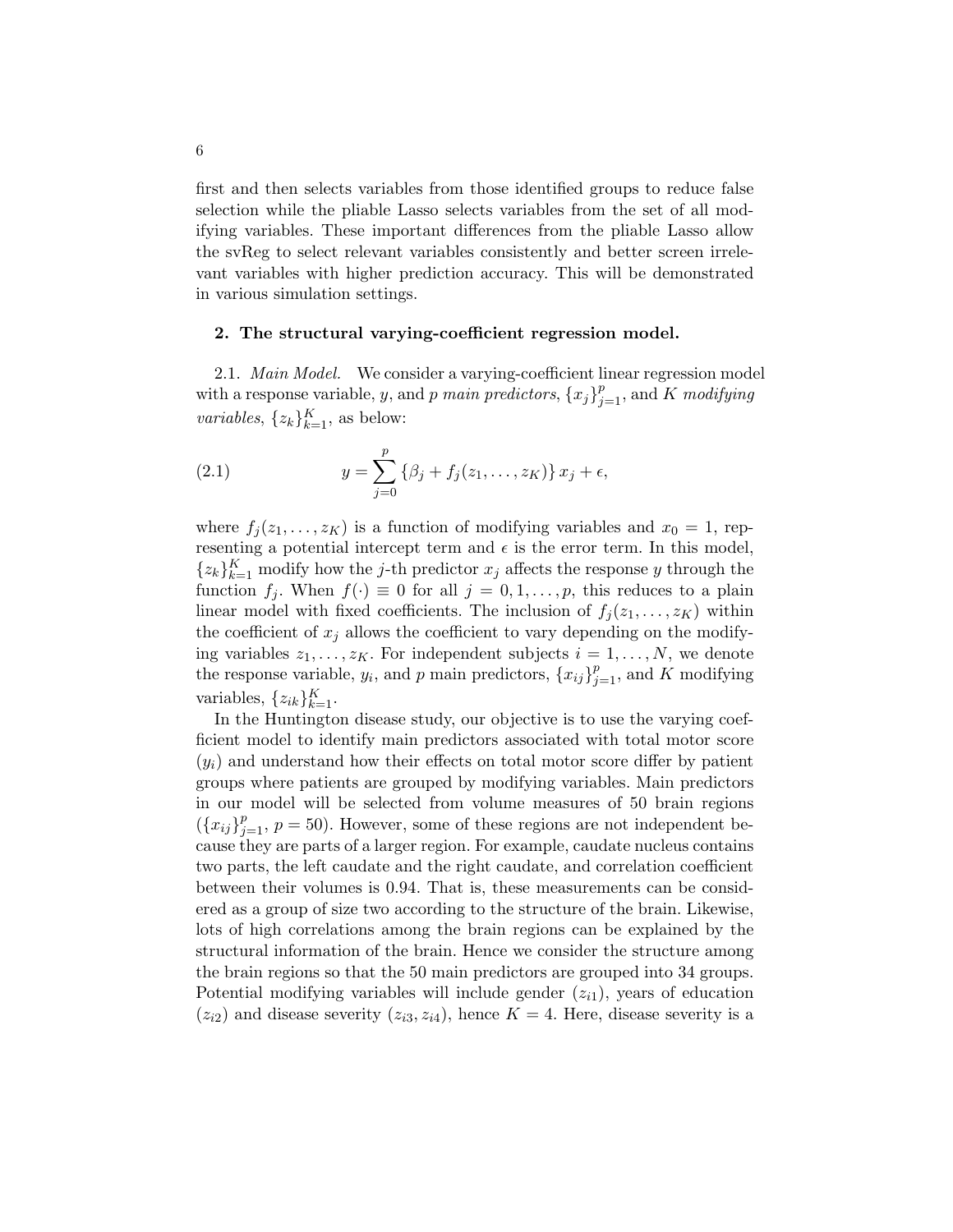categorical variable with 3 category levels (low, medium and high) depending on the likeliness of receiving a motor-diagnosis in the next five years. Hence, disease severity is expressed with two binary dummy variables,  $z_{i3}$ and  $z_{i4}$ , and these two variables should be treated as grouped variables. Our proposed method will properly consider the group structure of the main predictors and the modifying variables by imposing group-wise penalty.

2.2. Methodology. We propose a novel modification to the *pliable Lasso* [\(Tibshirani and Friedman,](#page-25-8) [2019\)](#page-25-8) to account for potential structure among the variables (e.g., grouping between variables). The pliable Lasso is a generalization of the Lasso for varying-coefficient models but it ignores potential structure among the variables, such as grouped main predictors (e.g., left and right caudate of the brain could be considered as one group) or grouped modifying variables (e.g., categorical disease severity group). Ignoring such group structure and within-group correlation may lead to inconsistent model selection by randomly selecting variables from those highly correlated variables [\(Zhao and Yu,](#page-25-9) [2006\)](#page-25-9) or may lead to selecting more variables than necessary [\(Yuan and Lin,](#page-25-10) [2006\)](#page-25-10). We thus propose a regression method with hierarchical penalties to account for grouped main predictors and grouped modifying variables.

Let **y** be the N dimensional vector  $(y_1, \ldots, y_N)^T$  and let  $\mathbf{X}, \mathbf{Z}$  be the  $N \times p$ and  $N \times K$  matrices containing main predictors and modifying variables respectively. Also, let  $x_j$  be the j-th column of  $X$ ,  $z_k$  be the k-th column of **Z** and let 1 be a  $N \times 1$  matrix of ones. We consider the following varyingcoefficient linear model:

<span id="page-6-0"></span>(2.2) 
$$
\mathbf{y} = \beta_0 \mathbf{1} + \mathbf{Z} \boldsymbol{\theta}_0 + \sum_{j=1}^p \left\{ (\beta_j \mathbf{1} + \mathbf{Z} \boldsymbol{\theta}_j) \circ \mathbf{x}_j \right\} + \boldsymbol{\epsilon},
$$

where  $\theta_j = (\theta_{j1}, \dots, \theta_{jK})^T$ . Here,  $\circ$  is component-wise multiplication and captures the impact of the modifying variables by allowing coefficients to vary for each subject. In this model, the coefficient vectors  ${\{\theta_j\}}_{j=1}^p$  exist only within the coefficients of  $\{x_j\}_{j=1}^p$ . Hence, for  $j=1,\ldots,p$ , if  $x_j$  turns out to be irrelevant (i.e.  $\beta_j = 0$ ), we want  $\theta_j$  to be estimated as a zero vector. However,  $\beta_i$  can take a nonzero value even if  $\theta_i$  is a zero vector, which results in a fixed coefficient for the  $j$ -th predictor. This feature of the varying-coefficient model raises the need to impose an "asymmetric weak hierarchy" constraint:  $\theta_i$  can be nonzero only if  $\beta_i$  is nonzero.

Suppose the p main predictors can be grouped into L groups  $(L \leq p)$ and the K modifying variables can be grouped into G groups  $(G \leq K)$ . Each group can contain one or more variables. In our Huntington disease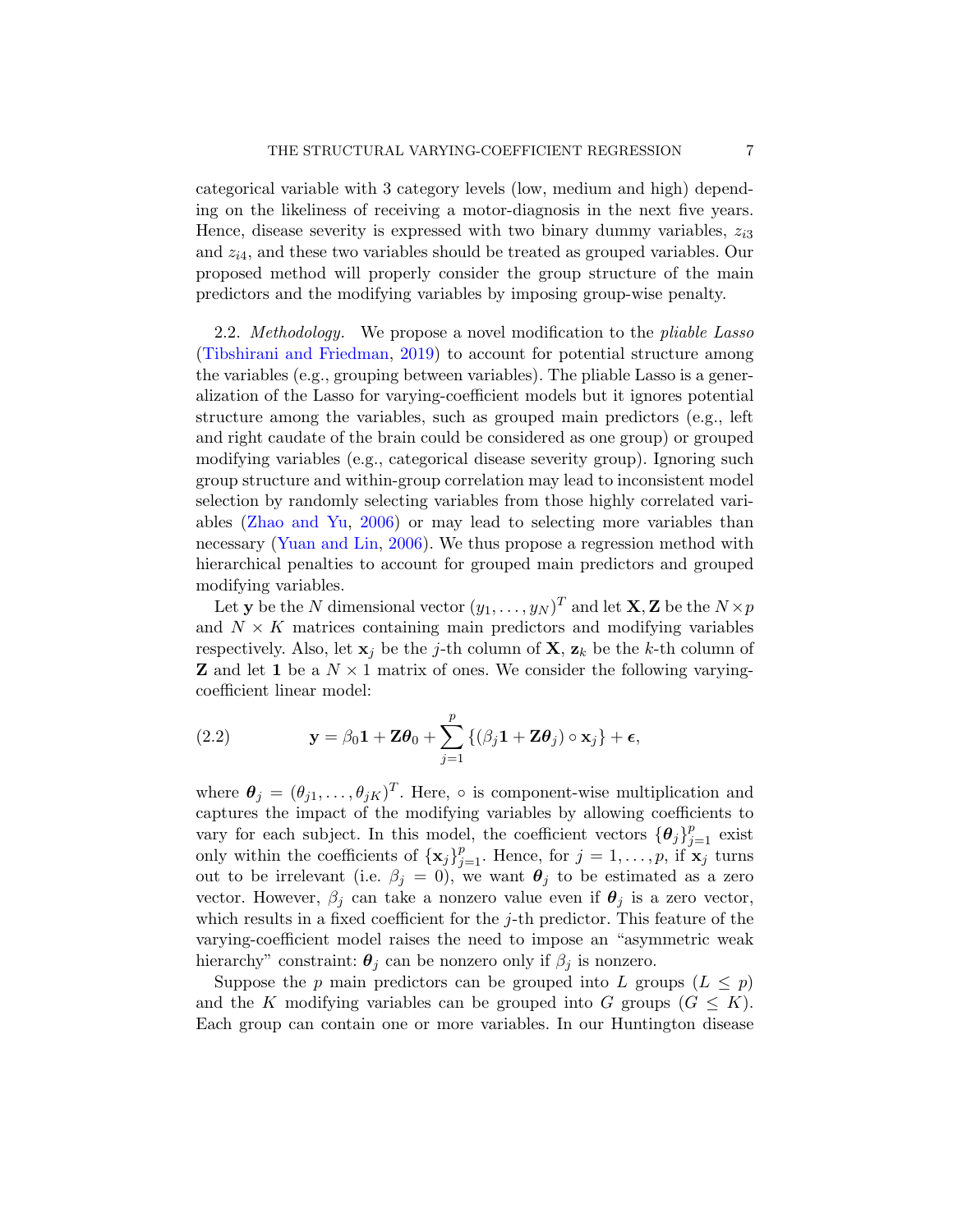application, there are 50 main predictors of brain regional volumes ( $p = 50$ ) and these predictors can be grouped into 34 groups of brain regions  $(L =$ 34) according to the pre-specified structure of the brain. For the modifying variables, we have three groups of modifying variables  $(G = 3)$ : gender, years of education and disease severity. The first two groups contain one variable each. The disease severity group contains two dummy variables since disease severity is a categorical variable with three categories. Hence, there are four modifying variables  $(K = 4)$ .

<span id="page-7-0"></span>We propose to optimize the following objective function:

(2.3) 
$$
J^*(\beta_0, \boldsymbol{\theta}_0, \boldsymbol{\beta}, \boldsymbol{\Theta}) = \frac{1}{2N} \sum_{i=1}^N r_i^2 + \lambda P_\alpha^*(\boldsymbol{\beta}, \boldsymbol{\Theta}),
$$

where  $\boldsymbol{\beta} = (\beta_1, \ldots, \beta_p)^T$ ,  $\boldsymbol{\Theta} = (\theta_{jk})_{j=1,k=1}^{p,K}$  is a  $p \times K$  matrix, and

$$
r_i = y_i - \beta_0 - \mathbf{z}_{i\bullet} \boldsymbol{\theta}_0 - \sum_{\ell=1}^L \mathbf{x}_{i[\ell]} (\boldsymbol{\beta}_{[\ell]} + \boldsymbol{\theta}_{[\ell]\bullet} \mathbf{z}_{i\bullet}^T),
$$

where  $z_{i\bullet}$  is the *i*-th row of Z,  $x_{i[\ell]}$  is the  $\ell$ -th group of the main predictors for the *i*-th row of **X**,  $\beta_{\lbrack \ell \rbrack}$  is a subset of  $\beta$  for the  $\ell$ -th group of the main predictors,  $\boldsymbol{\theta}_{[\ell]}$ • is a subset of  $\boldsymbol{\Theta}$  for the  $\ell$ -th group of the main predictors and

$$
\lambda P_{\alpha}^{*}(\boldsymbol{\beta},\boldsymbol{\Theta}) = (1-\alpha)\lambda \sum_{\ell=1}^{L} \sqrt{p_{\ell}} \left\{ ||(\boldsymbol{\beta}_{[\ell]},\text{vec}(\boldsymbol{\theta}_{[\ell]\bullet}))||_2 + \sum_{g=1}^{G} \frac{\sqrt{p_g}}{\sqrt{1+K}} ||\text{vec}(\boldsymbol{\theta}_{[\ell][g]})||_2 \right\} + \alpha \lambda \sum_{j,k} |\theta_{jk}|_1,
$$

where  $p_\ell$  is the size of the  $\ell$ -th group of the main predictors,  $p_g$  is the size of the g-th group of the modifying variables,  $\boldsymbol{\theta}_{[\ell][g]}$  is a subset of  $\boldsymbol{\Theta}$  for the  $\ell$ -th group of the main predictors and the g-th group of the modifying variables and vec(·) is a vectorization operator. Note that  $\beta_{\lbrack \ell \rbrack}$  is a  $p_\ell$ dimensional column vector,  $\theta_{[\ell]}$  is a  $p_\ell \times K$  matrix and  $\theta_{[\ell][g]}$  is a  $p_\ell \times p_g$ matrix. This is similar to the pliable Lasso [\(Tibshirani and Friedman,](#page-25-8) [2019\)](#page-25-8) but differs in three ways. First, if there is a pre-specified group structure among the main predictors, they can be grouped together so that they are selected or screened together in the variable selection procedure. Second, the penalty terms  $||\text{vec}(\theta_{[\ell][g]})||_2$  in  $\lambda P^*_{\alpha}(\beta, \Theta)$  uses the  $L_2$  penalty for each group of modifying variables rather than the group of all modifying variables. Lastly, the penalty terms are weighted differently depending on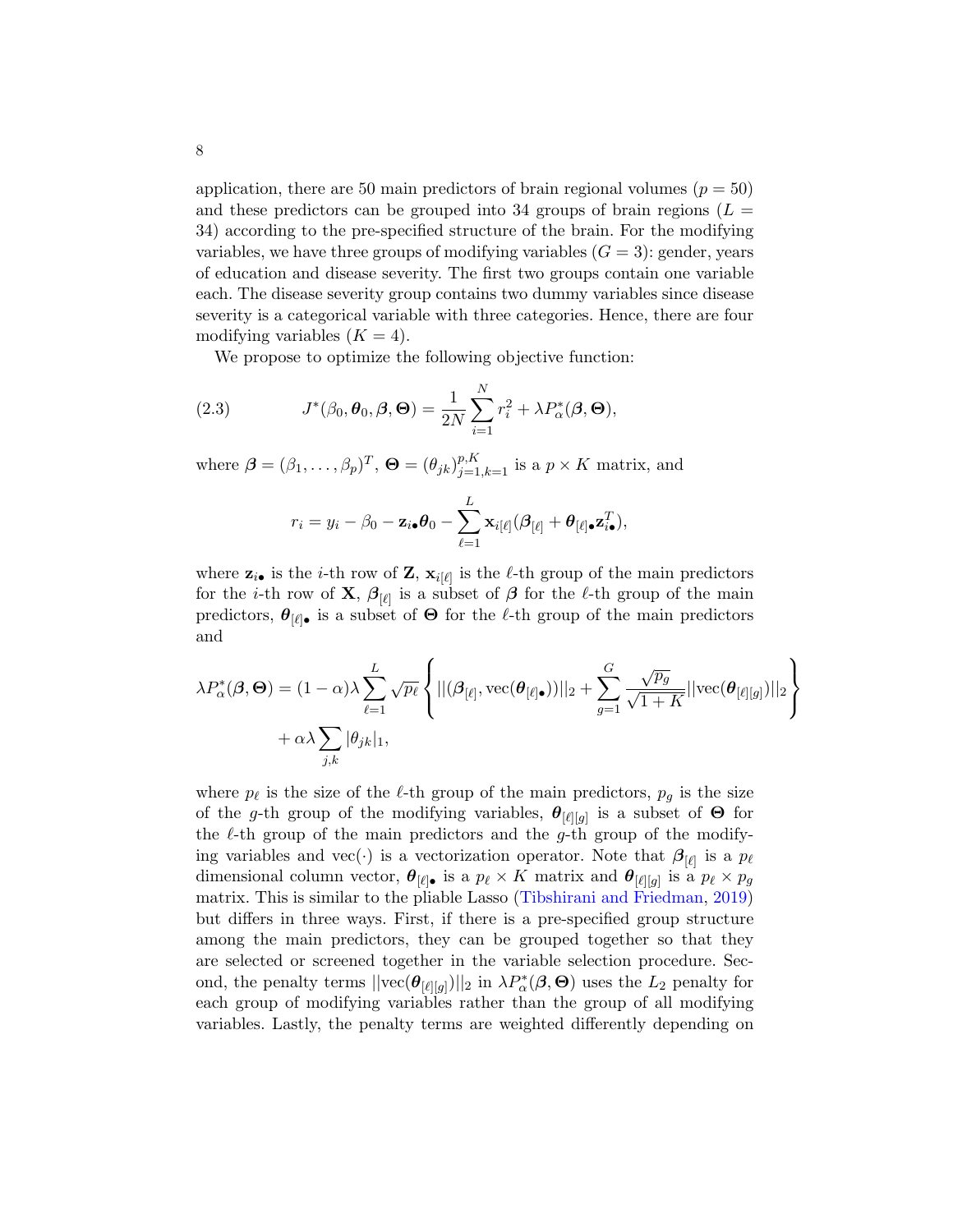the size of the group of main predictors and modifying variables. We call this method the structural varying-coefficient regression (svReg). By having both  $||(\beta_{[\ell]}, \text{vec}(\theta_{[\ell] \bullet}))||_2$  and  $||\text{vec}(\theta_{[\ell][g]})||_2$  in the penalty, the svReg meets the requirement of imposing asymmetric weak hierarchy for estimating a varying-coefficient model since it rules out the possibility that  $\beta_{\lbrack \ell \rbrack} = 0$  and  $\boldsymbol{\theta}_{[\ell][g]} \neq 0$  for any  $g \in \{1, \ldots, G\}$ . Also, it considers the group structure among the variables by using the  $L_2$  penalty. The last term of the penalty gives sparsity to the individual coefficients  $\theta_{jk}$ 's.

2.3. Optimization. We use a blockwise coordinate descent to obtain the global minimum of equation [\(2.3\)](#page-7-0). Denote  $\mathbf{z}_{i[g]}$  as a subset of  $\mathbf{z}_{i\bullet}$  for the *g*-th  $\text{group of the modifying variables, } r_i^{(-\ell)} = y_i - \sum_{h \neq \ell} \left\{ \mathbf{x}_{i[h]} (\boldsymbol{\beta}_{[h]} + \boldsymbol{\theta}_{[h] \bullet} \mathbf{z}_{i \bullet}^T ) \right\} \text{as}$ the partial residual for the  $\ell$ -th group of the main predictors and  $r_i^{(-\ell)(-g)}$  $r_i^{(-\ell)} - \mathbf{x}_{i[\ell]} \sum_{m \neq g} \boldsymbol{\theta}_{[\ell][m]} \mathbf{z}_{i[m]}^T$  as the partial residual for the g-th group of modifying variables. The procedure for estimating  $\{\beta_j\}_{j=0}^p$  and  $\{\theta_{jk}\}_{j=0}^{p,K}$  $j=0,k=1$ is given in Algorithm [1.](#page-9-0)

In the step 2-(2)-(b)-(i) of the Algorithm [1,](#page-9-0) if the variables of the  $\ell$ -th group are uncorrelated with variance one, that is  $\sum_{i=1}^{N} \mathbf{x}_{i[\ell]}^T \mathbf{x}_{i[\ell]}/N = I$ , the closed form solution of  $\hat{\boldsymbol{\beta}}_{\left|\ell\right|}$  is available as below:

$$
\hat{\boldsymbol{\beta}}_{[\ell]} = \max \left\{ 1 - \frac{(1-\alpha)\lambda\sqrt{p_\ell}}{||R_\ell||_2}, 0 \right\} \cdot R_\ell
$$

where  $R_{\ell} = \sum_{i=1}^{N} \mathbf{x}_{i[\ell]}^T r_i^{(-\ell)}$  $i^{(-\varepsilon)}/N$ . Note that this takes the similar form with the solution of the group Lasso proposed by [Yuan and Lin](#page-25-10) [\(2006\)](#page-25-10). Also, when there is only one predictor, say *j*-th predictor, in the  $\ell$ -th group, this solution is equivalent to the pliable Lasso [\(Tibshirani and Friedman,](#page-25-8) [2019\)](#page-25-8) as below:

$$
\hat{\beta}_j = \left(\frac{N}{\sum_{i=1}^N x_{ij}^2}\right) S_{(1-\alpha)\lambda} \left(\frac{1}{N} \sum_{i=1}^N x_{ij} r_i^{(-j)}\right).
$$

However, in our Huntington disease study, the main predictors with group structure have high within-group correlation and no closed form solution for  $\hat{\boldsymbol{\beta}}_{[\ell]}$  is available. For the group Lasso, [Friedman, Hastie and Tibshirani](#page-24-12) [\(2010\)](#page-24-12) proposed that the solution for  $\hat{\beta}_{\lbrack \ell \rbrack}$  can be found by sequential optimization of each parameter in  $\beta_{\lbrack \ell \rbrack}$ . This one-dimensional search over the parameters in  $\beta_{\lbrack \ell \rbrack}$  uses optimize function in the R package, which finds the minimum or maximum of a univariate function using golden section search and successive parabolic interpolation. We adopt this approach to compute  $\hat{\beta}_{[\ell]}$  in 2-(2)-(b)-(i) of the Algorithm [1.](#page-9-0)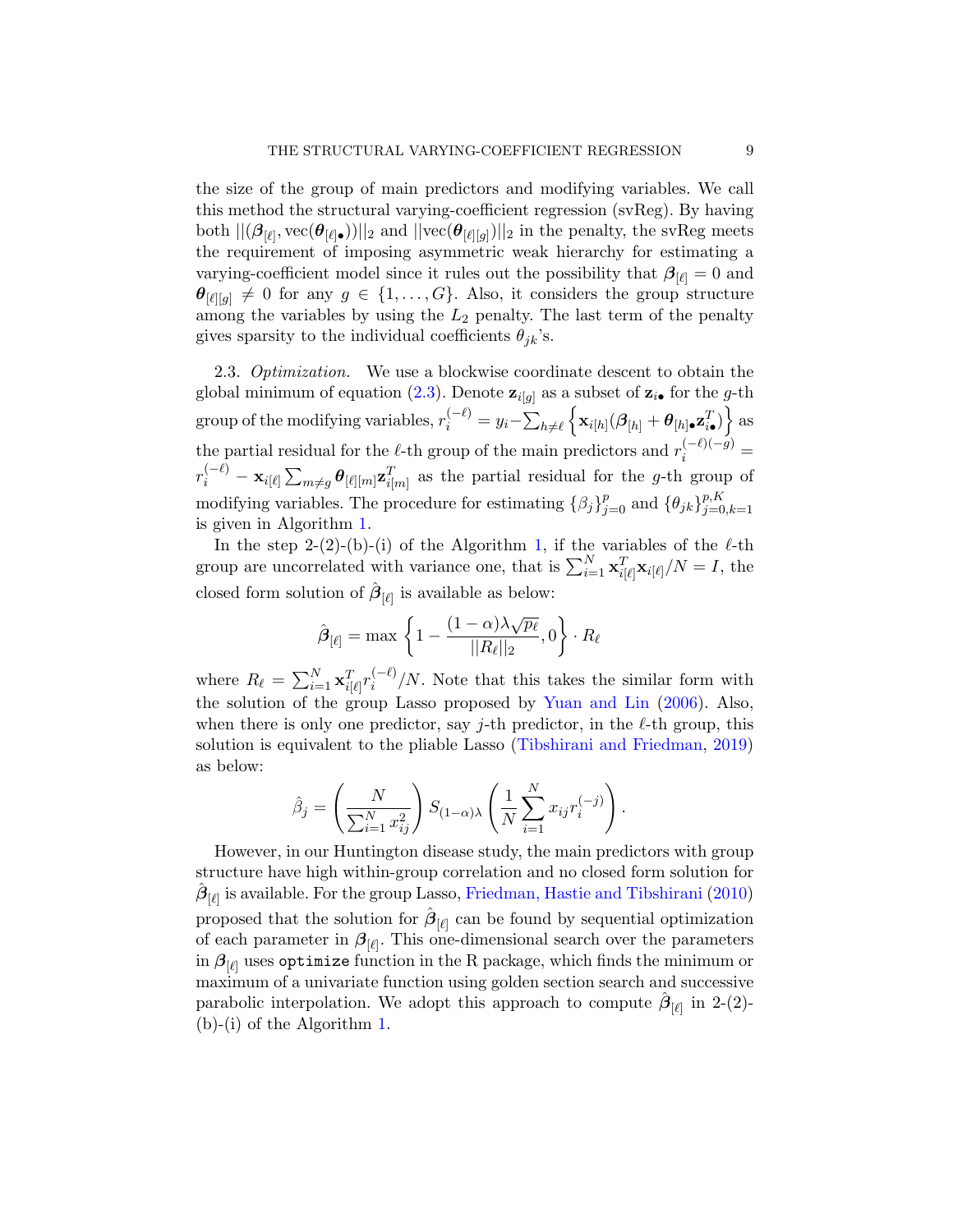- <span id="page-9-0"></span>1. Given the initial estimate of  $(\beta, \Theta)$ , compute  $\hat{\beta}_0$  and  $\hat{\theta}_0$  from the regression of the residual on Z.
- 2. Given  $\lambda$ ,  $\alpha$  and convergence tolerance  $\epsilon$ , repeat the following procedure until convergence:  $|J^{*(old)}(\hat{\beta}_0, \hat{\theta}_0, \hat{\beta}, \hat{\Theta}) - J^{*(new)}(\hat{\beta}_0, \hat{\theta}_0, \hat{\beta}, \hat{\Theta})| < \epsilon$  where  $J^*(\hat{\beta}_0, \hat{\theta}_0, \beta, \Theta)$ is defined in equation [\(2.3\)](#page-7-0).
	- (1) Compute  $J^{*(old)}(\hat{\beta}_0, \hat{\theta}_0, \widehat{\beta}, \widehat{\Theta})$  with the current estimate of  $(\hat{\beta}_0, \hat{\theta}_0, \widehat{\beta}, \widehat{\Theta})$ .
	- (2) For a cycle of  $\ell = 1, 2, \ldots, L$ :
		- (a) Check  $(\hat{\boldsymbol{\beta}}_{[\ell]}, \hat{\boldsymbol{\theta}}_{[\ell]}_{\bullet}) = 0$  by checking  $(\hat{\boldsymbol{\beta}}_{[\ell]}, \hat{\boldsymbol{\theta}}_{[\ell][g]}) = 0$  for all  $g = 1, 2, ..., G$ as below:

$$
\left\| \frac{1}{N} \sum_{i=1}^{N} \mathbf{x}_{i\ell}^T r_i^{(-\ell)} \right\|_2 \le \sqrt{p_\ell} (1 - \alpha) \lambda, \text{ and}
$$

$$
\left\| S_{\alpha\lambda} \left( \frac{1}{N} \sum_{i=1}^{N} \text{vec}(\mathbf{x}_{i\ell}^T | \mathbf{z}_{i[g]}) r_i^{(-\ell)(-g)} \right) \right\|_2 \le \sqrt{p_\ell} (1 + \frac{\sqrt{p_g}}{\sqrt{1 + K}}) (1 - \alpha) \lambda,
$$

where  $S_{\lambda}(x) = x(1 - \lambda/|x|)_{+}$  denotes the soft-thresholding operator.

If all conditions are satisfied, set  $(\hat{\boldsymbol{\beta}}_{[\ell]}, \hat{\boldsymbol{\theta}}_{[\ell] \bullet}) = 0$  and skip to (d).

- (b) If  $(\hat{\boldsymbol{\beta}}_{[\ell]}, \hat{\boldsymbol{\theta}}_{[\ell] \bullet}) \neq 0$ , check  $\hat{\boldsymbol{\theta}}_{[\ell] \bullet} = 0$  by checking  $\hat{\boldsymbol{\theta}}_{[\ell][g]} = 0$  for all  $g =$  $1, 2, \ldots, G$  as below:
	- (i) First, compute  $\hat{\beta}_{\lbrack \ell \rbrack}$  by one dimensional optimization of each parameter in  $\beta_{\left[\ell\right]}$  until convergence as described in Section 2.3.
	- (ii) Then, check  $\hat{\theta}_{[\ell]}$  = 0 given  $\hat{\beta}_{[\ell]}$  by checking  $\hat{\theta}_{[\ell][g]} = 0$  for all  $q = 1, 2, \ldots, G$  as below:

$$
\left\|S_{\alpha\lambda}\left\{\frac{1}{N}\sum_{i=1}^N \text{vec}(\mathbf{x}_{i[\ell]}^T\mathbf{z}_{i[g]}) (r_i^{(-\ell)(-g)} - \mathbf{x}_{i[\ell]}\hat{\boldsymbol{\beta}}_{[\ell]})\right\}\right\|_2 < (1-\alpha)\lambda \frac{\sqrt{p_g p_\ell}}{\sqrt{1+K}}
$$

.

If (ii) is satisfied for all  $g = 1, 2, ..., G$ , set  $\beta_{[\ell]} = \hat{\beta}_{[\ell]}$  and  $\hat{\theta}_{[\ell]} \bullet = 0$  and skip to (d).

- (c) If  $\hat{\boldsymbol{\beta}}_{[\ell]} \neq 0$  and  $\hat{\boldsymbol{\theta}}_{[\ell] \bullet} \neq 0$  (i.e. if there exists  $g^*$  such that  $\hat{\boldsymbol{\theta}}_{[\ell][g^*]} \neq 0$ ):
	- (i) Use gradient descent to find  $(\hat{\boldsymbol{\beta}}_{[\ell]}, \hat{\boldsymbol{\theta}}_{[\ell][NZ]})$  where  $\boldsymbol{\theta}_{[\ell][NZ]}$  denotes the set of nonzero  $\theta_{[\ell][g]}$ 's
	- (ii) With the updated  $\hat{\beta}_{\lbrack \ell \rbrack}$ , check the condition in 2-(2)-(b)-(ii) for all  $g = 1, 2, \ldots, G$  again to confirm whether  $\theta_{\lbrack \ell \rbrack \lbrack NZ \rbrack}$  contains the same set of  $\boldsymbol{\theta}_{[\ell][g]}$ 's.
	- (iii) If the composition of  $\theta_{\lbrack \ell \rbrack [NZ]}$  changed, repeat (i)-(iii) with the updated  $\boldsymbol{\theta}_{[\ell][NZ]}$ .
- (d) Compute  $\hat{\beta}_0$  and  $\hat{\boldsymbol{\theta}}_0$  from the regression of the current residual on **Z**.
- (3) Compute  $J^{*(new)}(\hat{\beta}_0, \hat{\boldsymbol{\theta}}_0, \hat{\boldsymbol{\beta}}, \hat{\boldsymbol{\Theta}})$  with the current estimate of  $(\hat{\beta}_0, \hat{\boldsymbol{\theta}}_0, \hat{\boldsymbol{\beta}}, \hat{\boldsymbol{\Theta}})$ .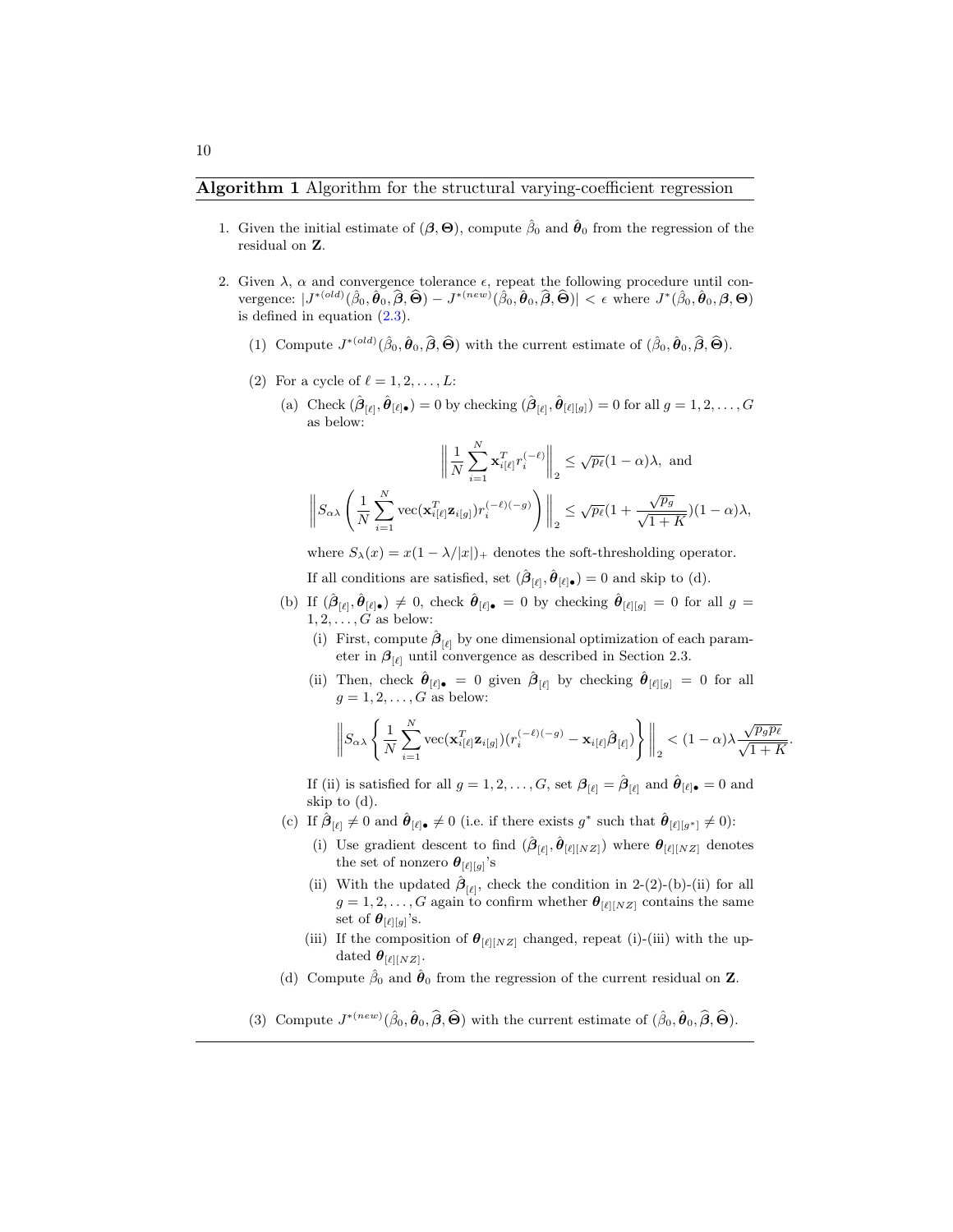2.4. Comparison with the Pliable Lasso. The pliable Lasso proposed in [Tibshirani and Friedman](#page-25-8) [\(2019\)](#page-25-8) optimizes the objective function as below:

<span id="page-10-1"></span>(2.4) 
$$
J(\beta_0, \boldsymbol{\theta}_0, \boldsymbol{\beta}, \boldsymbol{\Theta}) = \frac{1}{2N} \sum_{i=1}^N r_i^2 + \lambda P_\alpha(\boldsymbol{\beta}, \boldsymbol{\Theta}),
$$

where  $r_i = y_i - \beta_0 - \mathbf{z}_{i\bullet} \boldsymbol{\theta}_0 - \sum_{j=1}^p x_{ij} (\beta_j + \boldsymbol{\theta}_{j\bullet} \mathbf{z}_{i\bullet}^T)$  and

$$
\lambda P_{\alpha}(\boldsymbol{\beta},\boldsymbol{\Theta}) = (1-\alpha)\lambda \sum_{j=1}^{p} (||(\beta_j,\boldsymbol{\theta}_{j\bullet})||_2 + ||\boldsymbol{\theta}_{j\bullet}||_2) + \alpha\lambda \sum_{j,k} |\theta_{jk}|_1.
$$

In this function, the group structure among the main predictors is not considered. This may lead to incorrectly screening true relevant variables when the variables are grouped variables with high within-group correlation as the Lasso which tends to randomly select variables among highly correlated variables [\(Zhao and Yu,](#page-25-9) [2006\)](#page-25-9). Our proposed remedy for this inconsistent variable selection is to group the variables using the information on the group structure of the main predictors so that the grouped variables are selected into the model or screened from the model together. Also, all the  $L_2$  penalty terms are weighted differently by  $\sqrt{p_\ell}$  in equation [\(2.3\)](#page-7-0), accounting for different size of each group of the main predictors. This weight is analogous to the weight used in the group Lasso penalty [\(Yuan and Lin,](#page-25-10) [2006\)](#page-25-10).

The penalty term  $||\boldsymbol{\theta}_{j\bullet}||_2$  in equation [\(2.4\)](#page-10-1) is for penalizing the group of all modifying variables as a whole and the term  $|\theta_{ik}|_1$  is for penalizing each modifying variable. Hence, there is no consideration of the group structure among the modifying variables in equation [\(2.4\)](#page-10-1). This may lead to spurious selection of irrelevant modifying variables as shown in our simulation study in Section [3.](#page-10-0) Assuming  $L = p$  for simplicity, The svReg in equation [\(2.3\)](#page-7-0) corrects this limitation by replacing the penalty term  $||\boldsymbol{\theta}_{j\bullet}||_2$  with the terms  $\{||\boldsymbol{\theta}_{j[g]}||_2\}_{g=1}^G$ , which penalize each group of modifying variables with weight  $\sqrt{p_g}/\sqrt{1+K}$ . This weight accounts for the size of each group of modifying variables,  $p_g$ , and also finds balance between  $||(\beta_j, \theta_{j\bullet})||_2$  (K+1 parameters) and  $||\boldsymbol{\theta}_{j[g]}||_2$  ( $p_g$  parameters).

### <span id="page-10-0"></span>3. Simulation Study.

3.1. Simulation Design. We compared our structural varying-coefficient regression proposed in Section [2](#page-5-0) with the Lasso [\(Tibshirani,](#page-25-13) [1996\)](#page-25-13) and the pliable Lasso [\(Tibshirani and Friedman,](#page-25-8) [2019\)](#page-25-8) in some simulation settings. First, we considered the case when we have both continuous and categorical modifying variables. Second, we additionally considered the correlation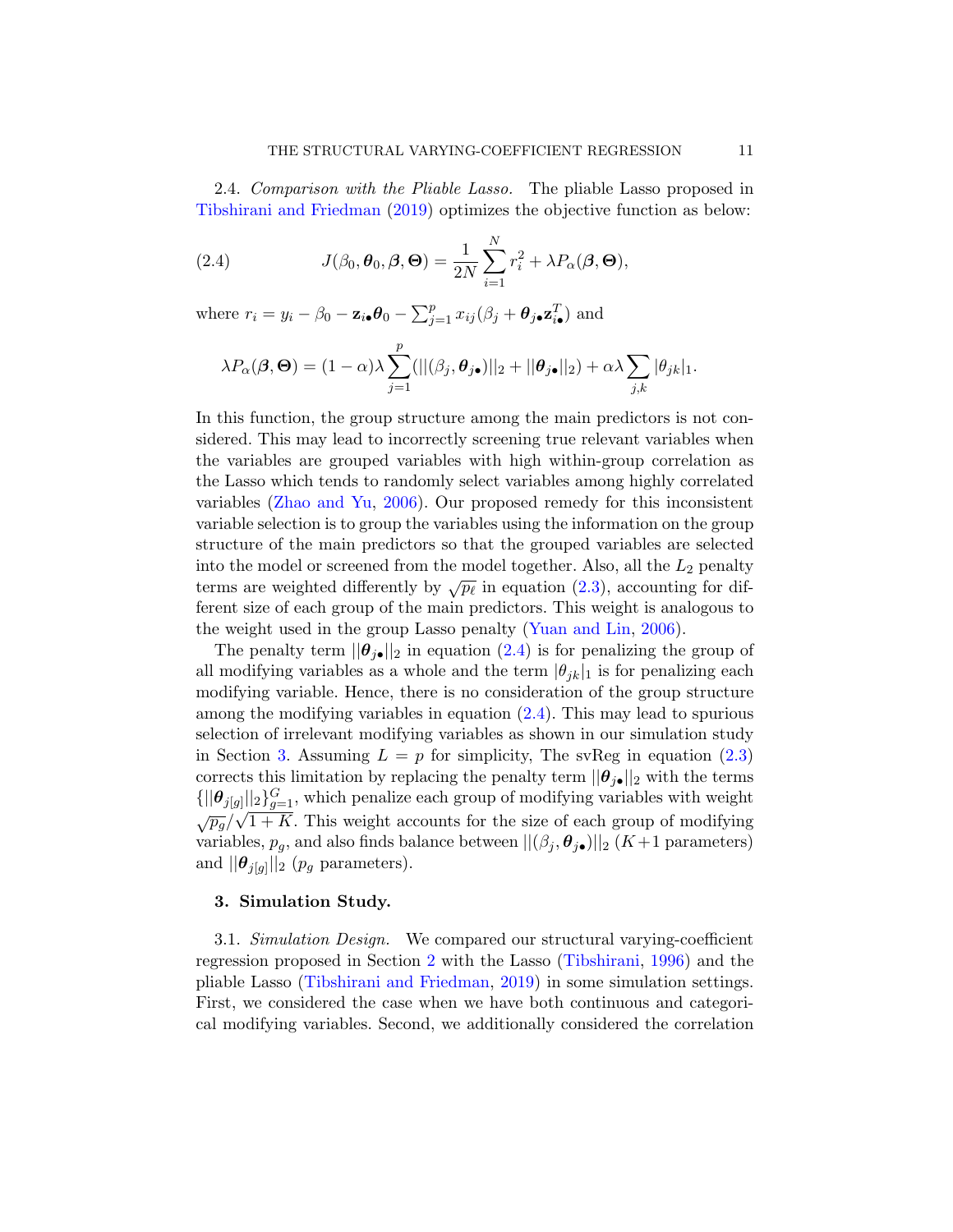between main predictors so that the highly correlated main predictors can be considered as grouped variables.

Setting 1 (Structured modifying variables): We generated 50 standard Gaussian independent predictors with sample size  $N = 100$ . We also generated twenty modifying variables: ten continuous variables,  $z_{i1}, \ldots, z_{i10}$ , and ten categorical variables of three categories,  $z_{i11}, \ldots, z_{i30}$ . Note that each categorical variable is expressed with two dummy variables, hence those two variables can be considered as grouped variables. The continuous modifying variables were generated from the standard Gaussian distribution. The categorical modifying variables were generated from the multinomial distribution with equal probability. The response was generated for  $i = 1, \ldots, 100$ from

$$
y_i = x_{i1} + x_{i2} + (1 + z_{i1})x_{i4} + (1 - z_{i2} + z_{i11} - z_{i12})x_{i5} + \epsilon_i,
$$

where  $\epsilon_i \sim N(0, 1)$ .

Setting 2 (Structured main predictors & modifying variables): As in Setting 1, we considered 50 main predictors in Setting 2. Let  $\{X_i\}_{i=1}^{50}$ denote the *i*-th main predictor. We generated  $X_3$  and  $X_6$  to be correlated with  $\{X_1, X_2\}$  and  $\{X_4, X_5\}$ , respectively, as follows:

$$
x_{i3} = \frac{2}{3}x_{i1} + \frac{2}{3}x_{i2} + \frac{1}{3}\gamma_i \quad \text{and} \quad x_{i6} = \frac{2}{3}x_{i4} + \frac{2}{3}x_{i5} + \frac{1}{3}\delta_i
$$

where  $\gamma_i \sim N(0, 1)$  and  $\delta_i \sim N(0, 1)$ . Other main predictors were standard Gaussian with sample size  $N = 100$  and independent to each other. By this construction,  $x_{i3}$  and  $x_{i6}$  are normally distributed with mean 0 and variance 1 as other main predictors. Given the high correlation, we treated  $\{X_1, X_2, X_3\}$  and  $\{X_4, X_5, X_6\}$  as grouped variables when we fitted the svReg. This simulation setting is similar to that used in [Zhao and Yu](#page-25-9) [\(2006\)](#page-25-9) to create dependence between predictors in a model where the model selection result of the Lasso can be inconsistent. Modifying variables and the response were generated as in Setting 1.

We applied three methods to the simulated data: the Lasso, the pliable Lasso and the svReg. In the Lasso, all combinations of the interaction between main predictors and modifying variables are considered to avoid model misspecification since the true models contain interaction terms that need to be considered. Since both the Lasso and the pliable Lasso ignore the group structure of the main predictors and the modifying variables, the svReg is expected to perform better than those methods in selecting relevant main predictors and screening irrelevant categorical modifying variables.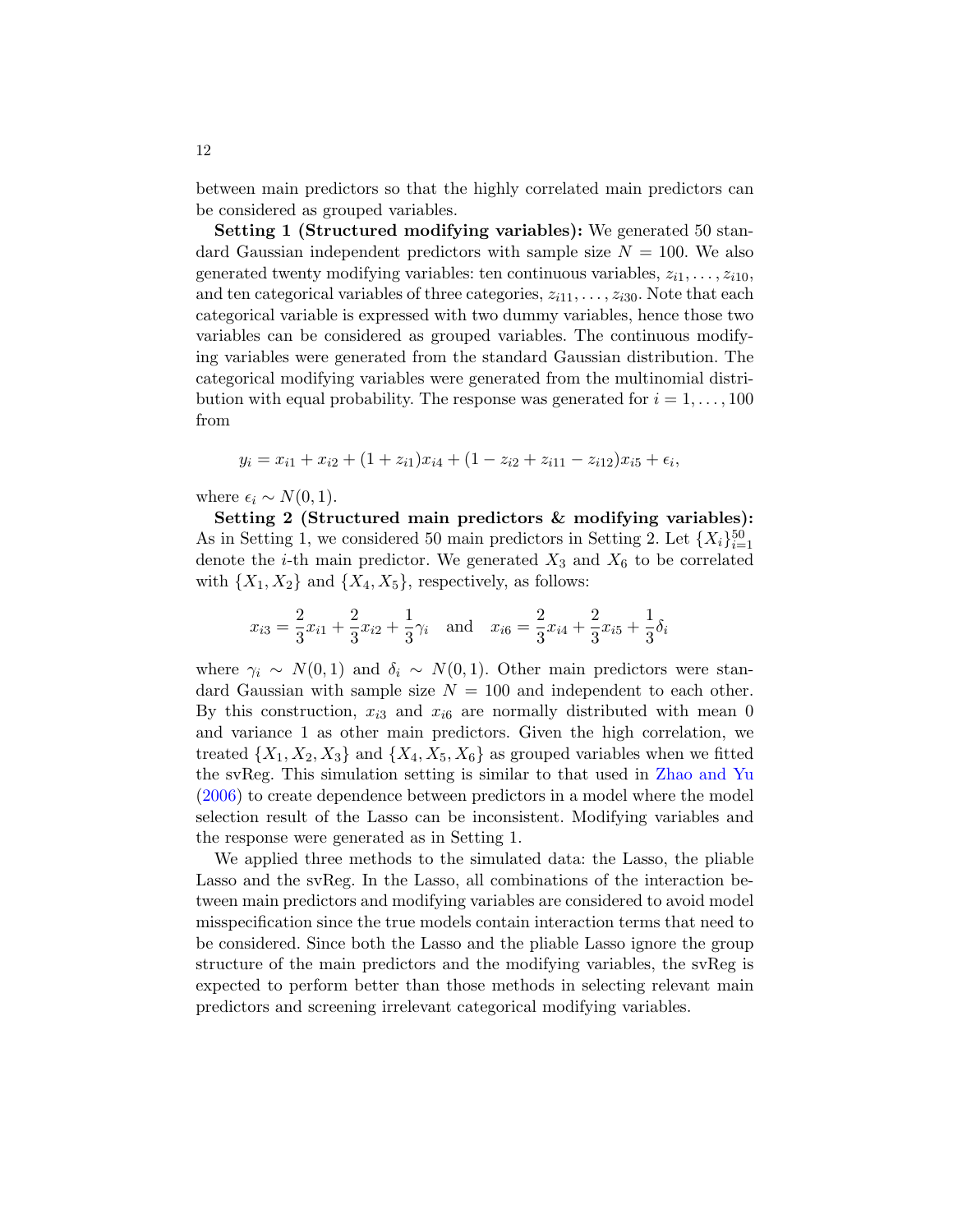We ran 100 simulations and used 10-fold cross-validation in each simulation to find the optimal value of the tuning parameter  $\lambda$ . In the crossvalidation, we used decreasing  $\lambda$ 's from 10 to 0.01 by 0.01 to find the solution path of the parameters. The  $\lambda$  value which minimizes the mean squared error in the cross-validation was chosen for the model estimation. For the pliable Lasso and the svReg, the weight parameter  $\alpha$  was fixed at 0.5. How to optimally choose  $\lambda$  for the various methods considered is beyond the scope of this article and our choice here is one choice that allows a 'fair' comparison of the three considered shrinkage procedures.

3.2. Methods for Evaluation. To evaluate the model selection performance of the three methods, we computed the false discovery rate (FDR) [\(Benjamini and Hochberg,](#page-24-13) [1995\)](#page-24-13), sensitivity and specificity, the average percentage of time variables are selected, and predictive accuracy as measured by the mean squared errors. We also visualise findings in so-called difference curves as introduced in [Garcia et al.](#page-24-14) [\(2016\)](#page-24-14).

The FDR is defined as the ratio of the number of irrelevant variables selected over the total number of variables selected. It measures how likely the method makes "false selection" so a high value of FDR is undesirable. Since the pliable Lasso ignores the group structure of the categorical modifying variables and treats the dummy variables separately, it is expected to select more irrelevant modifying variables spuriously than the structural varying-coefficient regression, leading to higher FDR.

Sensitivity is a measure of the "true positive rate" and it is the ratio of the number of relevant variables selected over the number of true relevant variables. Specificity is a measure of the "true negative rate" and it is the ratio of the number of irrelevant variables screened over the number of true irrelevant variables. Both high sensitivity and high specificity are desirable. In addition, we report the geometric mean of sensitivity and specificity (=  $\sqrt{2}$  $\sqrt{\text{Sensitivity}} \times \text{Specificity}$  as used in [Kubat, Holte and Matwin](#page-24-15) [\(1998\)](#page-24-15).

We also computed the average percentage of time the variables are selected. The average percentage is computed for the relevant variable group and irrelevant variable group of the main predictors and the modifying variables separately. High percentage of selection is desirable for the relevant variable groups and vice versa for the irrelevant variable groups.

The predictive performance can be evaluated by the mean squared error (MSE) from the V-fold cross-validation. In V-fold cross-validation, the data is split into  $(V - 1)$  sets for a training set and a test set. The training set is used to fit a model ("training" step) and then, the fitted model is used for calculating the MSE of the response for the test set ("testing" step).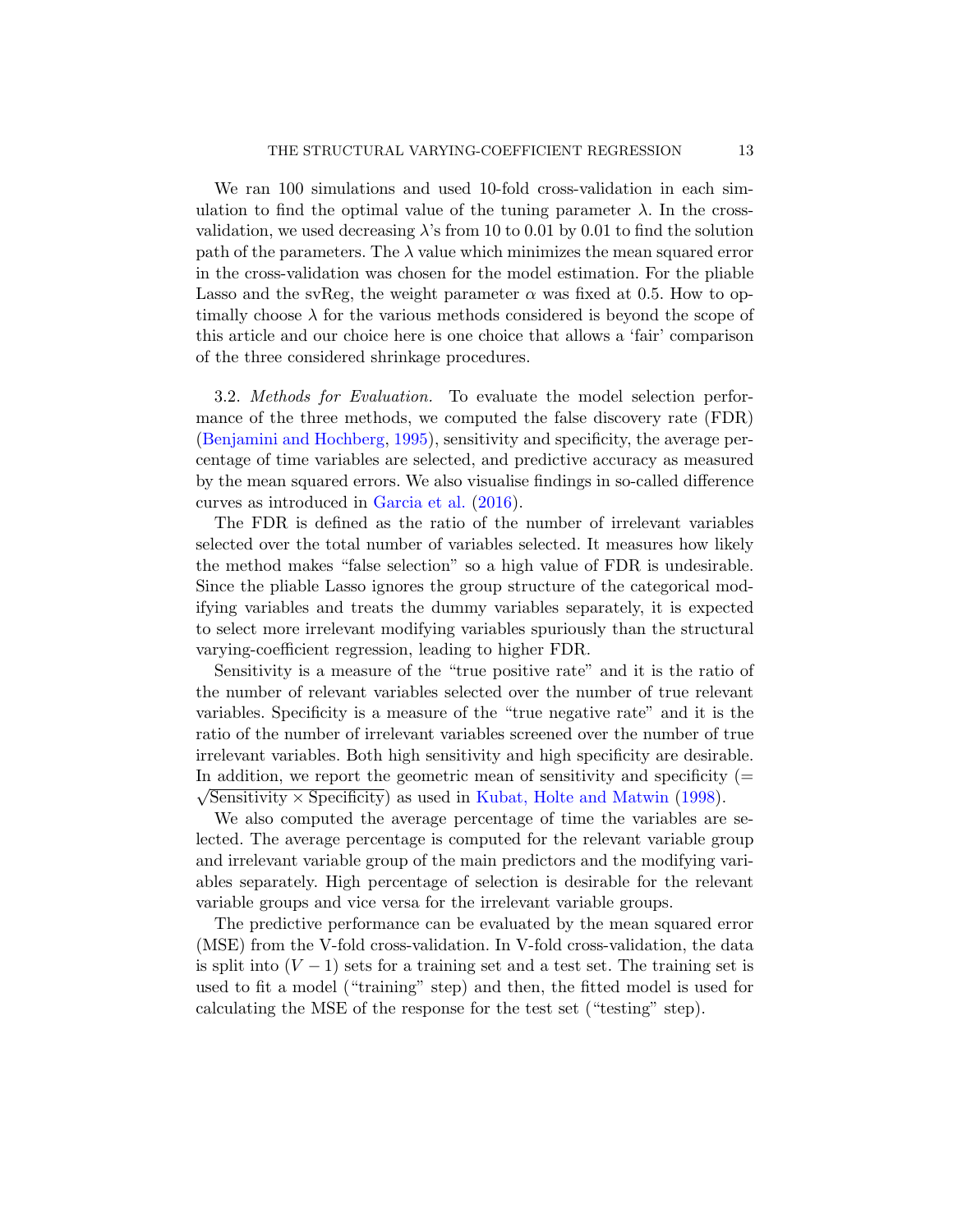3.3. Simulation Results. Simulation results are reported in Table [1.](#page-13-0) In this table, we compared the Lasso, the pliable Lasso and the structural varying-coefficient regression with respect to variable selection and prediction accuracy. All models were estimated with the tuning parameter  $\lambda$  which gives the minimum MSE from 10-fold cross-validation.

|                                               |            |            |             | Setting 1<br>(structured modifying)<br>variables) |        |       | Setting 2<br>(structured main & |        |       |  |
|-----------------------------------------------|------------|------------|-------------|---------------------------------------------------|--------|-------|---------------------------------|--------|-------|--|
|                                               |            |            |             |                                                   |        |       |                                 |        |       |  |
|                                               |            |            |             |                                                   |        |       | modifying variables)            |        |       |  |
| metric                                        | covariates |            |             | Lasso                                             | pLasso | svReg | Lasso                           | pLasso | svReg |  |
| Percentage                                    | Main       | Relevant   |             | 1.00                                              | 1.00   | 1.00  | 0.95                            | 0.95   | 1.00  |  |
| of selection                                  |            | Irrelevant |             | 0.48                                              | 0.27   | 0.21  | 0.47                            | 0.28   | 0.26  |  |
|                                               | Modifying  | Relevant   | continuous  | 1.00                                              | 1.00   | 1.00  | 1.00                            | 1.00   | 1.00  |  |
|                                               |            |            | categorical | 0.84                                              | 1.00   | 1.00  | 0.84                            | 1.00   | 1.00  |  |
|                                               |            | Irrelevant | continuous  | 0.72                                              | 0.78   | 0.57  | 0.64                            | 0.80   | 0.68  |  |
|                                               |            |            | categorical | 0.73                                              | 0.80   | 0.56  | 0.71                            | 0.79   | 0.70  |  |
| False discovery rate (FDR)                    |            |            |             | 0.84                                              | 0.81   | 0.75  | 0.84                            | 0.81   | 0.79  |  |
| Sensitivity                                   |            |            |             | 0.96                                              | 1.00   | 1.00  | 0.93                            | 0.98   | 1.00  |  |
| Specificity                                   |            |            |             |                                                   | 0.54   | 0.66  | 0.45                            | 0.53   | 0.59  |  |
| Geometric mean of sensitivity and specificity |            |            |             | 0.63                                              | 0.73   | 0.81  | 0.64                            | 0.71   | 0.76  |  |
| Mean squared error (MSE)                      |            |            |             | 2.57                                              | 2.62   | 2.46  | 2.55                            | 2.69   | 2.53  |  |

<span id="page-13-0"></span>TABLE 1

Simulation results for the Lasso, the pliable Lasso (pLasso) and the structural varying-coefficient regression (svReg). In Setting 1, 50 independent main predictors, 10 continuous modifying variables and 10 categorical modifying variables with 3 categories were generated. In setting 2, correlation between main predictors were additionally considered. All values are the average of the 100 simulations. MSE is computed with the tuning parameter  $\lambda$  which gives minimum MSE from 10-fold cross validation. For the pliable Lasso and the structural varying-coefficient regression,  $\alpha$  is set to 0.5.

The pliable Lasso and the svReg select relevant modifying variables better than the Lasso since they correctly specify a varying-coefficient model and treat those modifying variables as the effect modifiers of the main predictors. Both methods also screen irrelevant variables better than the Lasso which leads to lower false discovery rate and higher specificity.

In Setting 1, the strength of the svReg over the pliable Lasso is observed in screening irrelevant variables, which in turn leads to lower FDR by up to 6% points and higher specificity by up to 12% points than the pliable Lasso. Hence, by considering the group structure among the modifying variables, the svReg identifies relevant variables correctly while making fewer inclusion of irrelevant variables than the pliable Lasso, which will eventually lead to a more parsimonious and correct model with easier interpretation.

In Setting 2, additional benefit of the svReg over the Lasso and the pliable Lasso can be found in consistent selection of relevant main predictors when those predictors are structured. As discussed in [Zhao and Yu](#page-25-9) [\(2006\)](#page-25-9),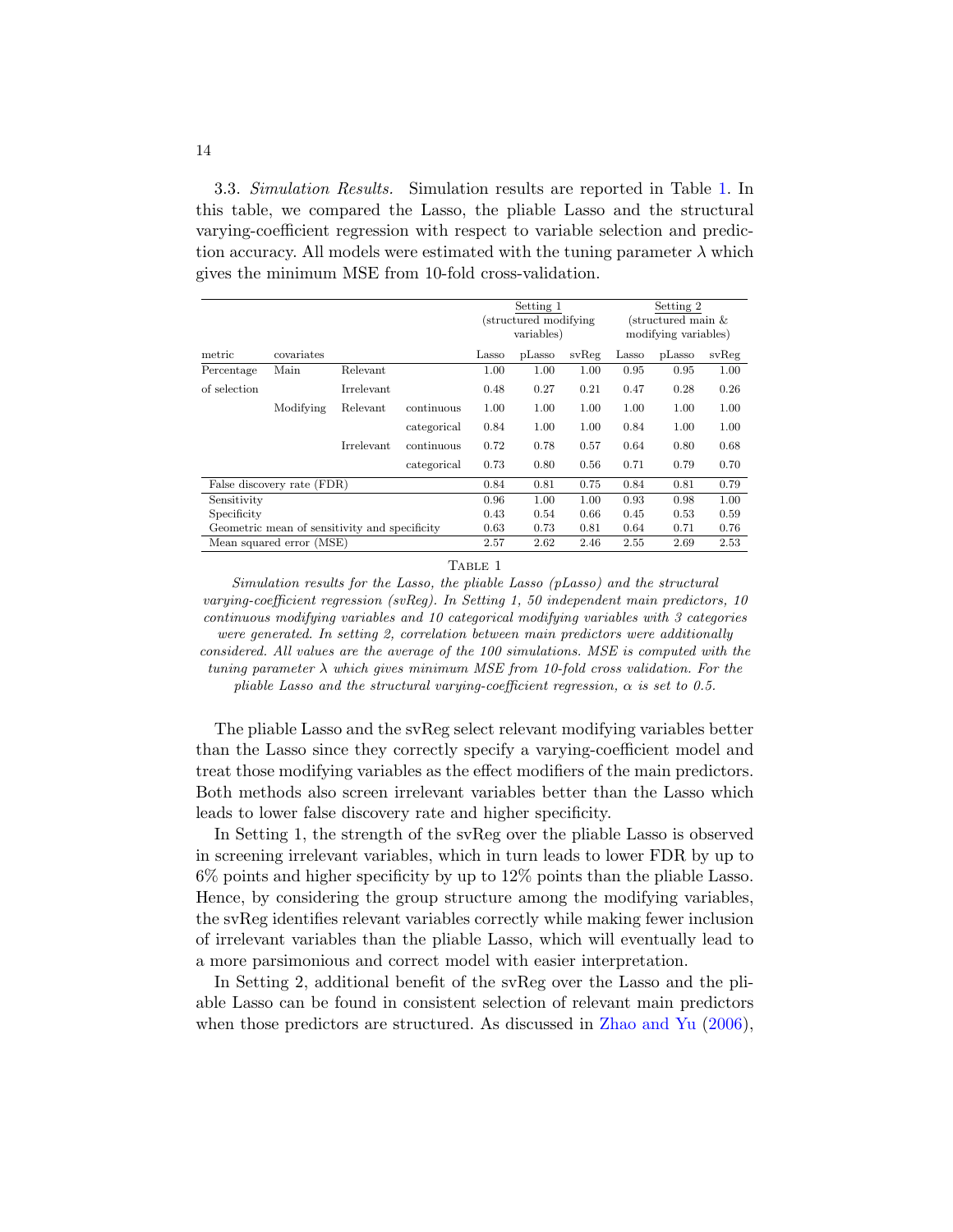the Lasso fails to select the relevant main predictors consistently when the predictors are correlated and this is shown in Table [1](#page-13-0) by the percentage of selection of the relevant main predictors  $(= 0.95)$  being less than one. Interestingly, similar pattern is observed in the pliable Lasso. Although model selection consistency of the pliable Lasso is not within the scope of this paper, this simulation result indicates that the pliable Lasso also suffers from the problem of inconsistent variable selection when the variables are highly correlated. On the other hand, in the svReg, those correlated variables were grouped to be selected or screened together. Hence, the svReg shows consistent result of variable selection for the relevant main predictors with 2% point higher sensitivity than the pliable Lasso.

In terms of prediction accuracy, the cross-validation MSE of the structural varying-coefficient regression shows an improvement over the pliable Lasso by up to 6% in both simulation settings. This reflects the gain from accounting for the group structure among the modifying variables.

Figure [2](#page-15-0) compares the receiver operating characteristic (ROC) curves of the Lasso, the pliable Lasso and the structural varying-coefficient regression. The ROC curve compares the true positive rate with the false positive rate over the different values of the penalty parameter,  $\lambda$ . True positive rate measures how well the method selects relevant variables and false positive rate measures the extent of incorrectly including irrelevant variables in the model. The structural varying-coefficient regression (solid red curve) shows higher true positive rate and lower false positive rate than other methods. Thus, we can conclude that structural varying-coefficient regression selects relevant variables more correctly while including fewer irrelevant variables than other methods.

Figure [3](#page-16-0) compares the three methods by plotting the average percentage of selection using a difference curve, a visualisation introduced in [Garcia](#page-24-14) [et al.](#page-24-14) [\(2016\)](#page-24-14). In a difference curve, the average percentage of time selected for each group of variables is compared to the "ideal" percentage of selection, which is 100% for relevant variables and 0% for irrelevant variables. That is, a better method in terms of variable selection has a lower curve in the plot. In both Setting 1 and Setting 2, the curve of the structural varyingcoefficient regression is below that of the pliable Lasso, which indicates that the svReg outperforms the pliable Lasso in selecting relevant variables and screening irrelevant variables.

3.4. Simulation without Structured Variables. Although the motivation of developing the structural varying-coefficient regression was to deal with the structured main predictors and modifying variables, we can apply our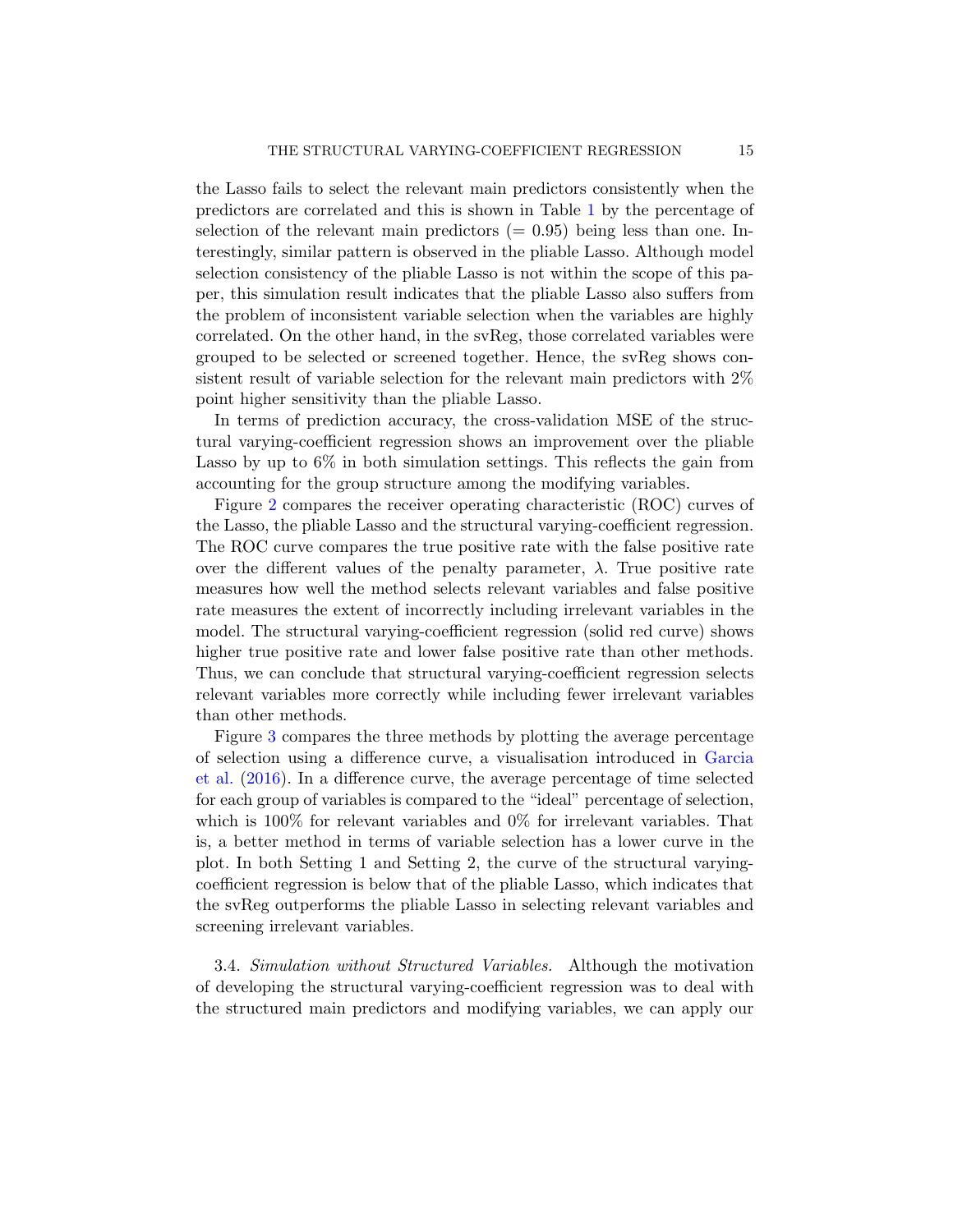

<span id="page-15-0"></span>Fig 2. Receiver operating characteristic (ROC) curve of the Lasso (dotted curve), the pliable Lasso (dashed curve) and the structural varying-coefficient regression (solid curve) for Setting 1 and Setting 2. The structural varying-coefficient regression shows the lowest false-positive ratio for a fixed true-positive ratio. For the pliable Lasso and the structural varying-coefficient regression,  $\alpha$  is set to 0.5.

method to the special case when there is no structure among variables. We compared the performance of the svReg with the pliable Lasso. For this purpose, 50 standard Gaussian independent main predictors and 20 binary modifying variables with equal probability were generated. The sample size N was 100. The response was generated for  $i = 1, \ldots, 100$  from

$$
y_i = x_{i1} + x_{i2} + (1 + z_{i1})x_{i3} + (1 - z_{i2})x_{i4} + \epsilon_i
$$

where  $\epsilon_i \sim N(0, 1)$ .

The result from this simulation is given in Table [2.](#page-17-0) As in Table [1,](#page-13-0) the svReg selects fewer irrelevant main predictors than the pliable Lasso by 5% points and fewer irrelevant modifying variables by 17% points. This leads to lower FDR and higher specificity for the structural varying-coefficient regression. Also, the prediction error of the svReg is lower than that of the pliable Lasso.

The reason why the structural varying-coefficient regression outperforms the pliable Lasso for the variable selection purpose is related to the screening conditions for zero coefficients. In the pliable Lasso, the screening condition for  $(\hat{\beta}_j, \hat{\theta}_{j\bullet}) = 0$  involves the calculation of the quantity as below:

<span id="page-15-1"></span>(3.1) 
$$
\left\|S_{\alpha\lambda}\left(\frac{1}{N}\sum_{i=1}^N x_{ij}\mathbf{z}_{i\bullet}r_i^{(-j)}\right)\right\|_2,
$$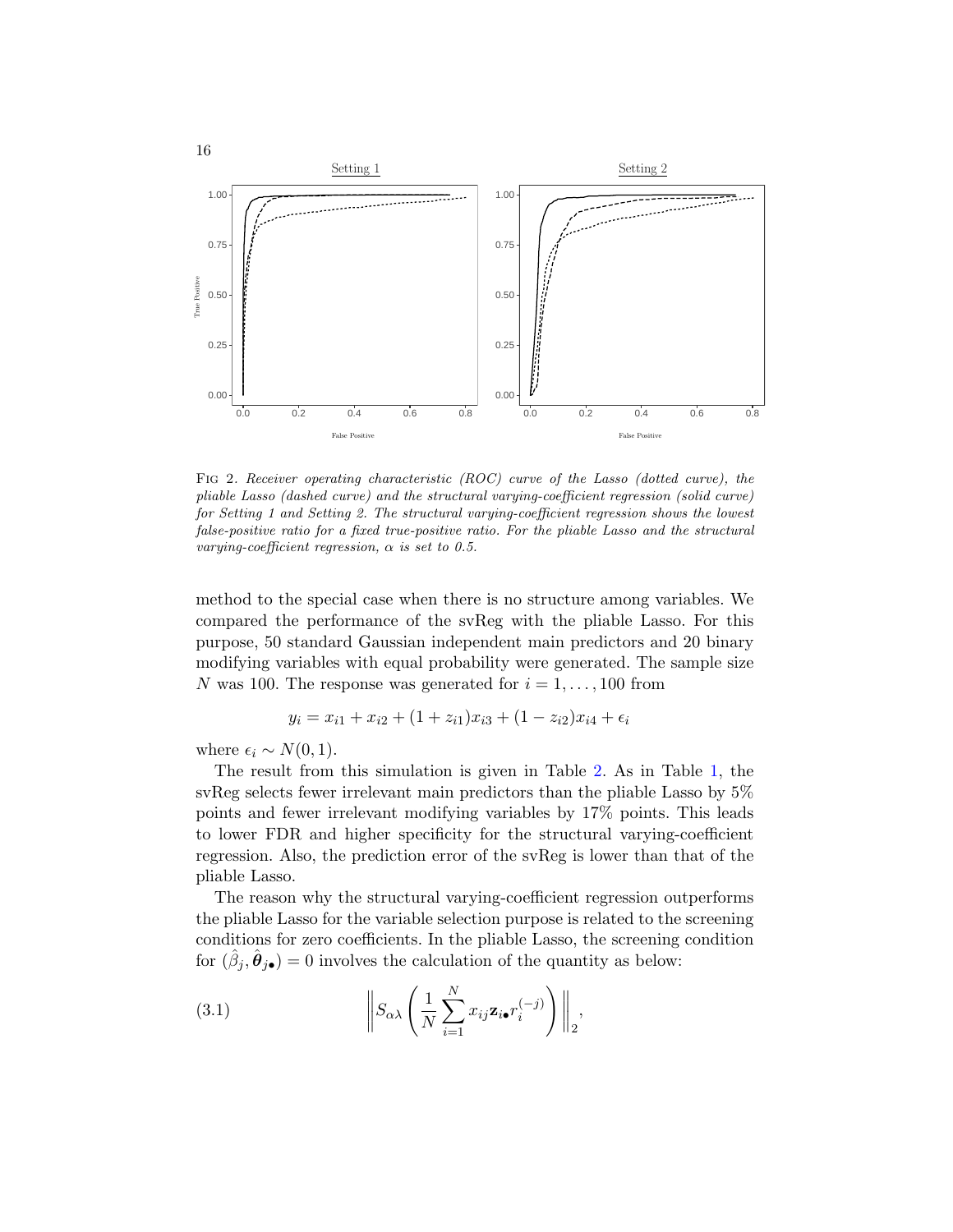

<span id="page-16-0"></span>Fig 3. Difference curves of the Lasso (dotted curve), the pliable Lasso (dashed curve) and the structural varying-coefficient regression (solid curve) for Setting 1 and Setting 2. In a difference curve, a method with lower curve outperforms a method with upper curve in selecting relevant variables and screening irrelevant variables. In both settings, "main" represents main predictors, "continuous" represents continuous modifying variables and "categorical" represents categorical modifying variables with 3 categories. The structural varying-coefficient regression generally shows lower difference than the Lasso and the pliable Lasso for both settings. For the pliable Lasso and the structural varying-coefficient regression,  $\alpha$  is set to 0.5.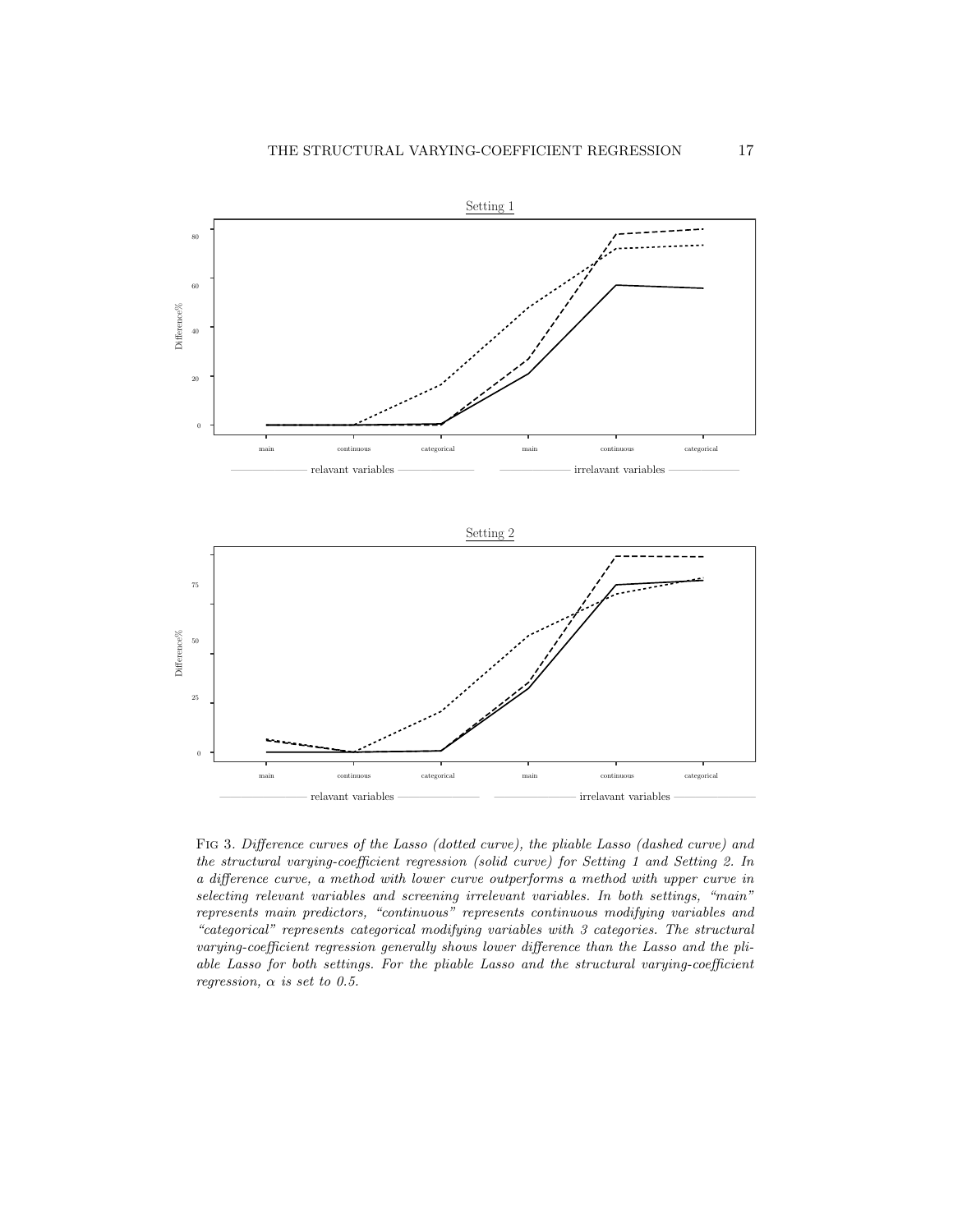<span id="page-17-0"></span>

| metric                                        | covariates |            | pLasso | svReg |  |  |
|-----------------------------------------------|------------|------------|--------|-------|--|--|
| Percentage                                    | Main       | Relevant   | 1.00   | 1.00  |  |  |
| of selection                                  |            | Irrelevant | 0.21   | 0.16  |  |  |
|                                               | Modifying  | Relevant   | 0.91   | 0.96  |  |  |
|                                               |            | Irrelevant | 0.63   | 0.46  |  |  |
| False discovery rate (FDR)                    | 0.78       | 0.73       |        |       |  |  |
| Sensitivity                                   |            |            | 0.97   | 0.99  |  |  |
| Specificity                                   | 0.67       | 0.75       |        |       |  |  |
| Geometric mean of sensitivity and specificity | 0.80       | 0.85       |        |       |  |  |
| Mean squared error (MSE)                      |            |            | 1.59   | 1.54  |  |  |
| TABLE 2                                       |            |            |        |       |  |  |

Simulation results for the pliable Lasso (pLasso) and the structural varying-coefficient regression (svReg) when there is no structure among the main predictors or modifying variables. 50 independent main predictors and 20 continuous modifying variables were considered. All values are the average of the 100 simulations. MSE is computed with the tuning parameter  $\lambda$  which gives minimum MSE from 10-fold cross validation. For the pliable Lasso and the svReg,  $\alpha$  is set to 0.5.

and the screening condition is applied to the  $L_2$ -norm of the vector of coefficients for all modifying variables as a group (i.e., the size of this group is  $K$ ). On the other hand, the corresponding condition for the structural varying-coefficient regression involves the calculation of the quantity as below:

<span id="page-17-1"></span>(3.2) 
$$
\left\|S_{\alpha\lambda}\left(\frac{1}{N}\sum_{i=1}^N x_{ij}\mathbf{z}_{i[g]}r_i^{(-j)(-g)}\right)\right\|_2.
$$

Note the  $\sum_{i=1}^{N} x_{ij} \mathbf{z}_{i[g]} r_i^{(-j)(-g)}$  $\sum_{i=1}^{(n-1)(n-1)}$  takes a scalar value for a continuous modifying variable without any group structure with other modifying variables. In [\(3.2\)](#page-17-1), each continuous modifying variable is treated as one group of variable (i.e., the size of each group is one) and the screening condition is applied to the coefficient for each modifying variable. Thus, the difference between  $(3.1)$  and  $(3.2)$  is that  $(3.2)$  will penalize each continuous modifying variable individually, while [\(3.1\)](#page-15-1) will penalize all modifying variables as a group. Even if some elements of the coefficient vector are large and others are small, [\(3.1\)](#page-15-1) can take large value which leads to possibly non-zero coefficients for all modifying variables whereas  $(3.2)$  will take small values for those elements.

Also, once some of the  $\{\boldsymbol{\theta}_{j[g]}\}_{g=1}^G$  turn out to be zero, the svReg uses gradient descent procedure only for the nonzero  $\boldsymbol{\theta}_{j[g]}$ 's. This is not the case in the pliable Lasso where the gradient descent is performed for all  $\{\theta_{jk}\}_{k=1}^K$ if  $\theta_{i\bullet}$  is nonzero. This allows the svReg to find the zero coefficients more efficiently than the pliable Lasso.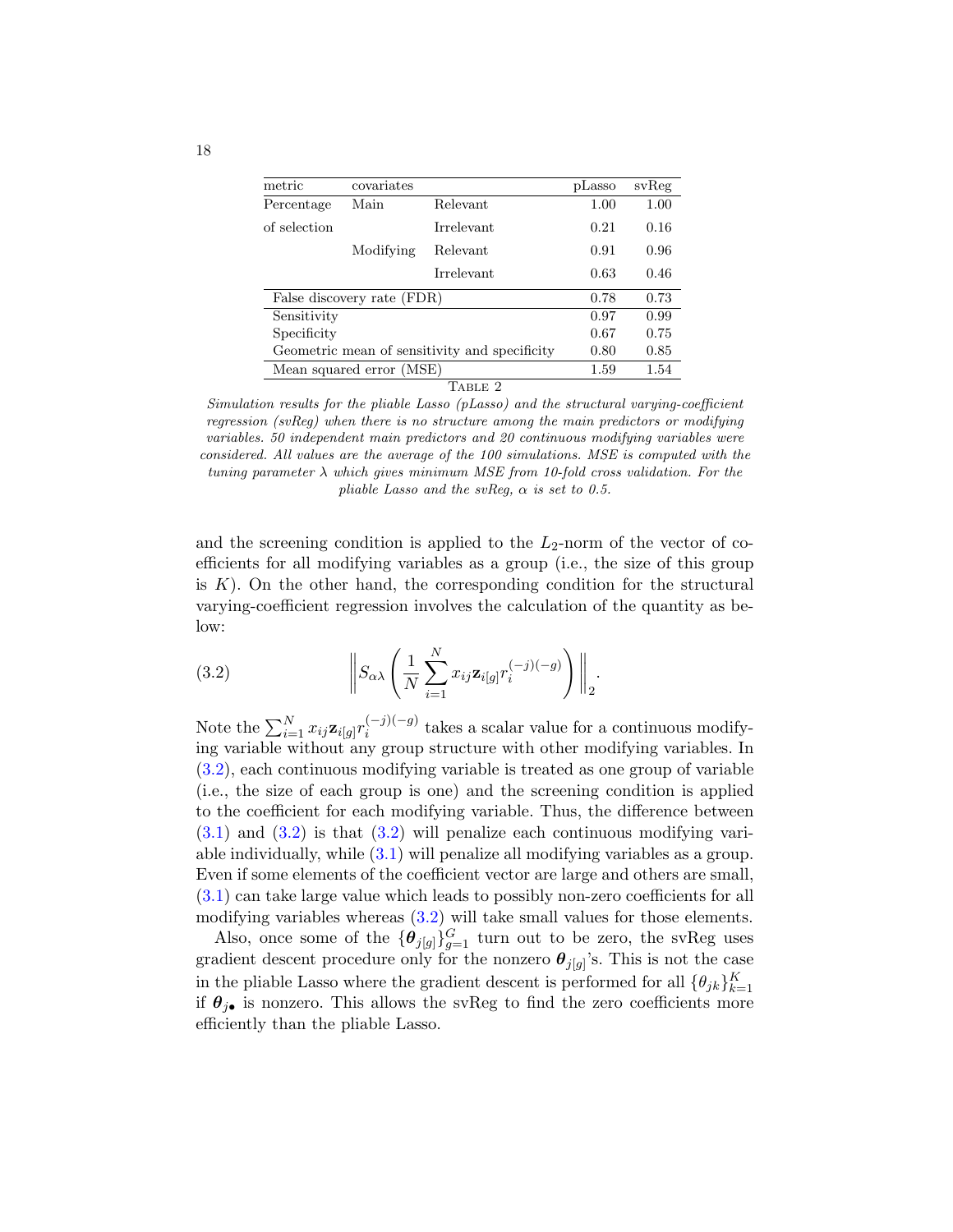# 4. Brain Regions Affecting Motor Impairment in Huntington Disease.

4.1. Clinical Research Problem. We applied our method to the Neurobiological Predictors of Huntington Disease (PREDICT-HD), a large observational study from 2001 to 2013 on potential neurobiological markers of Huntington Disease (HD). We focus on the data of  $N = 710$  subjects who are "at risk" of HD with CAG (cytosine, adenine, guanine) repeats greater than or equal to 36. Subjects at risk means that they may or may not exhibit Huntington disease symptoms, whereas those with CAG repeat less than 36 is expected not to develop HD symptoms. The majority of the subjects were female (63.5%). On average, the subjects were 40.5 years old, had 42.4 CAG repeats (ranges from 37 to 61), and had 14.2 years of education.

In this study, participants enter the study at different phase of the disease. Hence, each participant is subject to different "disease severity" or different proximity to HD diagnosis. As a measure of disease severity, we used the scaled CAG-Age-Product (CAP) score, the product of CAG repeats and age as proposed in [Zhang et al.](#page-25-14) [\(2011\)](#page-25-14). CAP score is often used as a categorical variable to remove the within-group variability with three categories: low, medium and high. Participants categorized as "high" are regarded as having high probability of being diagnosed with HD based on motor functions in the next 5 years. In our data, about 27% of the subjects are categorized as "low" with CAP score less than 0.67 and about 37% of the subjects as "high" with CAP score greater than 0.85.

In the PREDICT-HD study, the interest is to identify brain regions which are associated with motor impairment. As a measure of motor impairment, we used the total motor score (TMS), a measurement of the overall motor impairment ranging from 0 (no impairment) to 124 (high impairment). As covariates, we used the volume measures of brain regions. Also, as explained above, each subject has different disease severity. If we ignore this feature of the data, the effect from the brain regions on motor impairment will be mixed with the effect of the disease severity and the model will not capture the "pure" effect of the brain regions. For this reason, CAP score has been used as another covariate or control variable [\(Garcia et al.,](#page-24-14) [2016;](#page-24-14) [Zhang](#page-25-14) [et al.,](#page-25-14) [2011\)](#page-25-14) in addition to the volume measures of brain regions.

However, including the CAP score simply as another covariate assumes that the effects of brain regions on motor impairment are fixed regardless of the CAP score. This assumption is questionable since there may be a different pattern between, for example, the high CAP group and the low CAP group. In Figure [1,](#page-2-0) the least squares regression line between total motor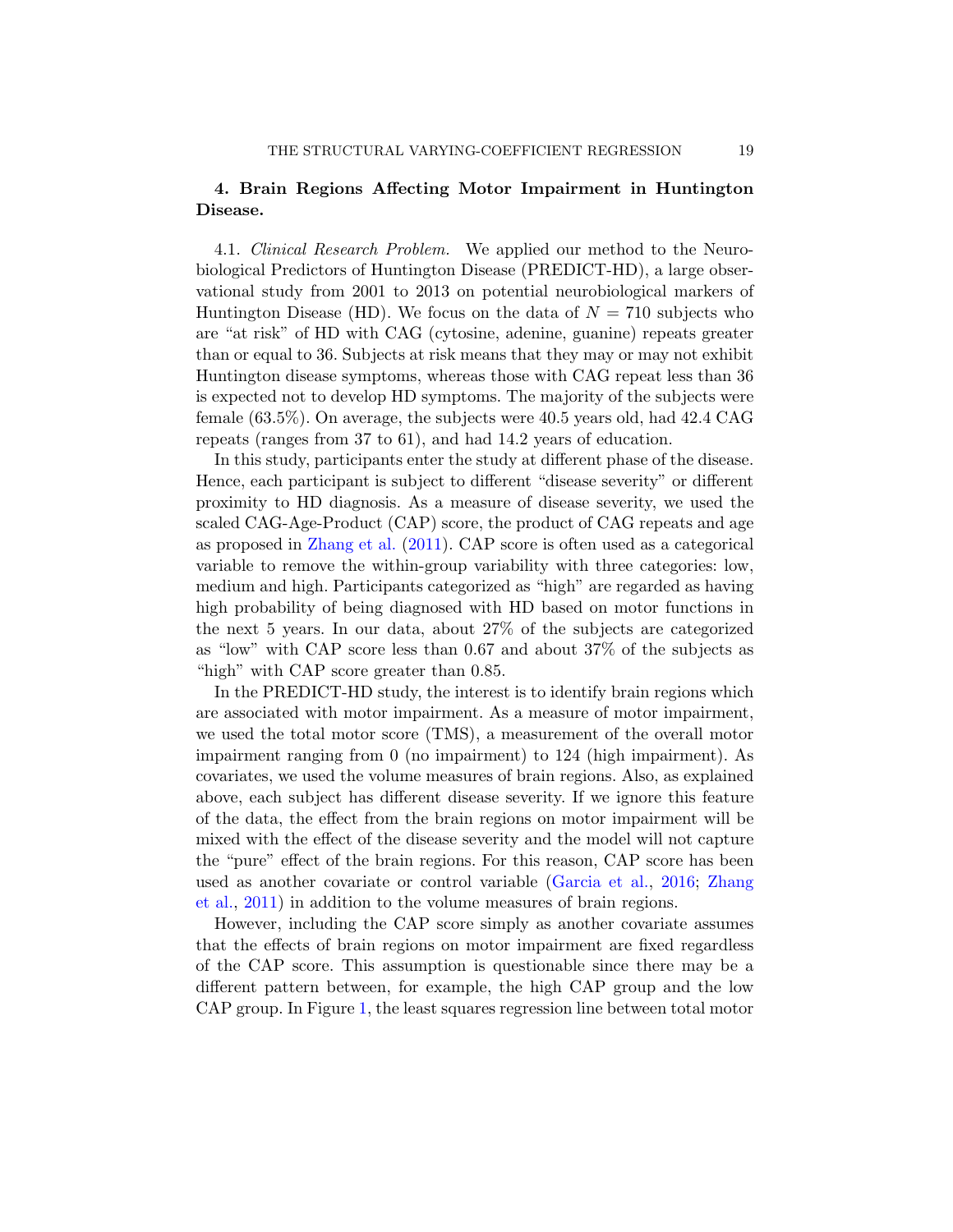score and volume of brain regions were fitted for the high/medium/low CAP score groups separately. In the top left panel, covariate is the volume of the left caudate and the response variable is the total motor score. It can be clearly observed that the slope of the high CAP group (solid line) is different from that of low (dotted line) or medium (dashed line) CAP group. This difference in slope indicates that the effect of the left caudate on total motor score depends on whether a participant has high CAP score or not. On the other hand, in the bottom right panel where the covariate is the volume of the right vessel, the difference in slopes is not as clear as in the left caudate. These results indicate that the effects of some brain regions may differ by participant groups but other brain regions may not.

Thus, our interest in this analysis is not only to identify brain regions associated with motor impairment but also to understand how their effects on motor impairment differ by participant groups. This can be achieved by fitting a varying-coefficient regression with the total motor score as a response, volumes of brain regions as main predictors and the CAP score as a modifying variable. In addition, we included gender and years of education as possible modifying variables since the effects of brain regions on motor impairment may also differ by participant groups defined by these variables. Since the CAP score data contains information of both age and CAG repeat by its definition, those two variables were not used as modifying variables.

For estimating the varying coefficient model, the pliable Lasso [\(Tibshirani](#page-25-8) [and Friedman,](#page-25-8) [2019\)](#page-25-8) and the svReg were used. As discussed in Section [2,](#page-5-0) the svReg can consider the pre-specified structure of the variables, whereas the pliable Lasso cannot. Since some main predictors represent the left part and the right part of a brain region (e.g. left caudate vs. right caudate), those main predictors were grouped in the svReg. Also, since the CAP score is expressed as a group of two binary dummy variables, those dummy variables were also regarded as grouped modifying variables in the svReg. Additionally, we considered the Lasso allowing for interaction terms to be selected as in Section [3.](#page-10-0) However, the Lasso is not appropriate for fitting a varyingcoefficient model since some main predictors may not be selected even if their interaction terms are selected by the Lasso. Hence, we compared the pliable Lasso and the svReg applied to the PREDICT-HD study. For both methods, the tuning parameter  $\lambda$  was selected based on 10-fold cross-validation and the weight parameter  $\alpha$  was set to 0.5.

4.2. Analysis Results. Table [3](#page-22-0) summarizes results for the pliable Lasso (left table) and the svReg (right table). The first column for each method shows the fitted parameters,  $\beta$ , for the main predictors (brain regions) and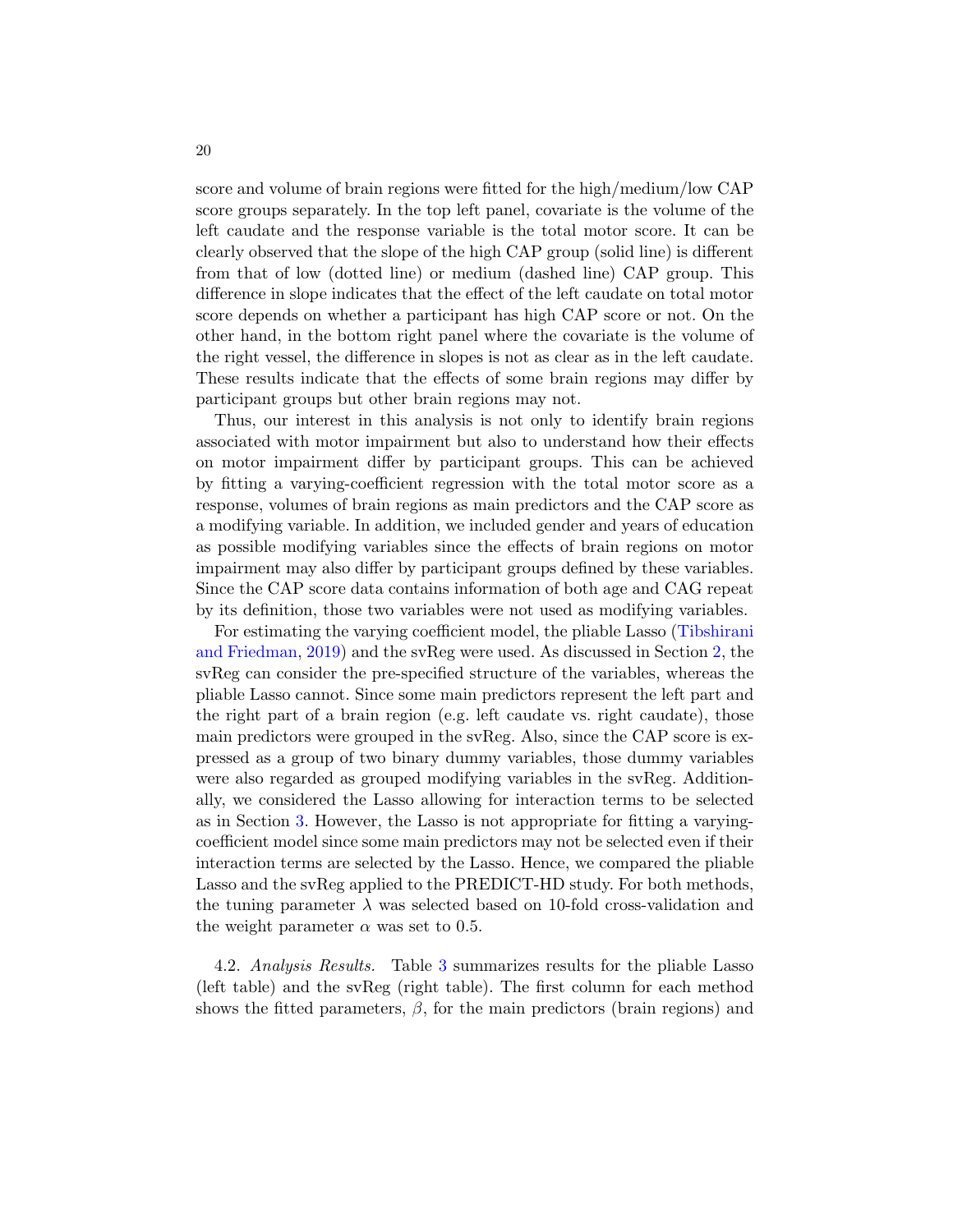the other columns show the fitted parameters,  $\theta$ , for the modifying variables (gender, years of education, CAP score) in the coefficient of each main predictor, as defined in equation  $(2.2)$ . Here, "CAP(medium)" and "CAP(high)" express the binary variable for the medium CAP score group and the high CAP score group, respectively.

From the nonzero  $\theta$  estimates for basal ganglia (brain regions related to motor movements including caudate, putamen and pallidum), we can infer that the effects from these brain regions to motor impairment differ by CAP score groups. Particularly, the  $\theta$  estimates for CAP(high) take negative values, meaning that high CAP score group has steeper slope as observed in Figure [1](#page-2-0) than low or medium CAP score group. This indicates that the motor function of the high CAP score group may deteriorate faster than other groups given a certain amount of volume change in those brain regions.

Interestingly, the  $\theta$  for CAP(high) in the coefficient of the left pallidum was determined to be zero by the svReg. This means that the effect of left pallidum on motor impairment may not differ significantly between the high CAP score group and other groups. This is consistent with Figure [1](#page-2-0) where the differences in slopes are relatively small for the left pallidum. Note that, for the pliable Lasso, this  $\theta$  estimate is zero simply because the main effect of the left pallidum was not selected. However, the main effect of the left pallidum may have been excluded randomly by the pliable Lasso due to its high correlation with the right pallidum. Hence, the pliable Lasso does not clearly tell us whether the effect of the left pallidum on motor impairment is the same across all participants or differ by disease severity groups whereas the svReg does. The least squares regression of the total motor score on each brain region allowing for interaction with the disease severity also indicates that the interaction between each brain region and CAP(high) is significant for all regions in basal ganglia except for the left pallidum. These least squares regression results can be found in Table 1 of Supplement A.

The  $\theta$ 's for CAP(medium) in the coefficients of the putamen were determined to be zero by the svReg, whereas the pliable Lasso estimated a positive  $\theta$  value for CAP(medium) in the coefficient of the right putamen. However, the  $\theta$ 's for CAP(medium) are expected to take negative values as those for CAP(high) because the baseline category is the low CAP group. Thus, the positive  $\theta$  parameter by the pliable Lasso may have been selected spuriously, meaning that the effect of right putamen on motor impairment may not differ significantly between the low CAP group and the medium CAP group. This can also be inferred from Figure [1](#page-2-0) where the least squares fit slopes for the low group and the medium group were indistinguishable. Hence, the svReg resulted in selecting fewer irrelevant  $\theta$ 's than the pliable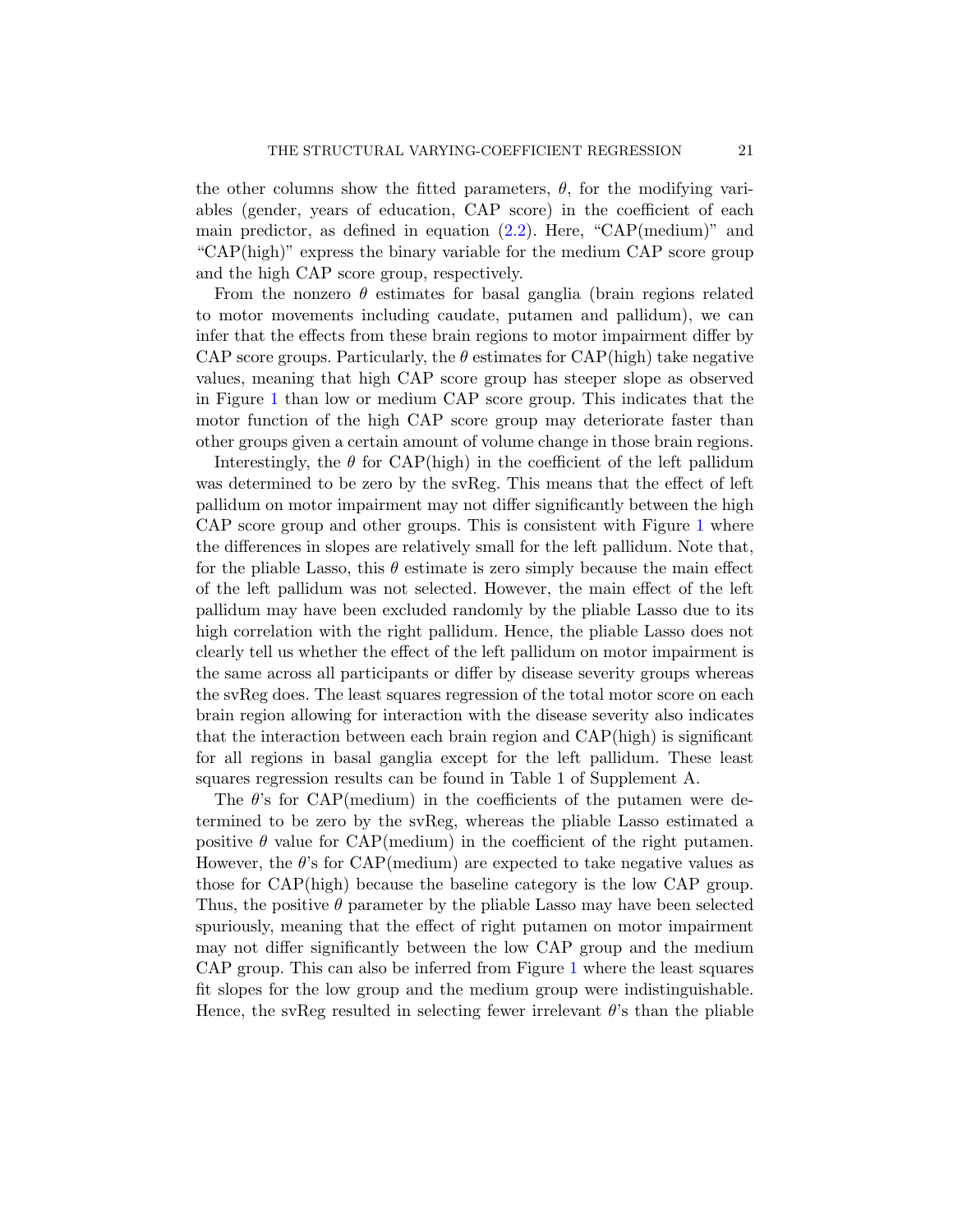Lasso. This result is consistent with the simulation study in Section [3](#page-10-0) where the svReg selected fewer irrelevant variables than the pliable Lasso. Correct screening of irrelevant variables will not only result in models with smaller standard errors but also enable clinicians to avoid unnecessary segmentation of the patients in developing customized interventions for patient groups.

To the best of our knowledge, our study is the first to identify the interaction effect between CAP score and the volume of brain regions to motor impairment. This implies the genuine effect from the brain regions to motor impairment can be better understood when the CAP score is taken into account as a modifying variable in a varying-coefficient model. This knowledge can be useful in developing interventions or treatments which target specific group of patients. For example, a newly developed treatment may have some side effect. In this case, we may want to minimize the dosage of the treatment to reduce the risk of the side effect. From our research, we know that the high CAP score group will suffer more severe motor impairment than other groups given some change of the volume of caudate. If the degree of motor impairment is tolerable for low-medium CAP score group but not for high CAP score group, clinicians may need to use the treatment only for the high CAP score group or use different dosage for each group.

5. Discussion. In this paper, we proposed a new variable selection method for a varying-coefficient model with pre-specified group structure among variables. We showed in multiple simulation settings that ignoring this group structure among variables reduced the specificity by up to 12% points and increased the false discovery rate by up to 6% points. It also led to inconsistent selection of relevant main predictors when there is group structure with high within-group correlation and this lowered the sensitivity by 2% points. We applied our method to the Huntington disease study and found that the effect from basal ganglia to motor impairment differs by disease severity of the patients. Such knowledge suggests that different medical interventions might be needed depending on each patient's disease severity.

If other variables in addition to the disease severity are identified as relevant modifying variables in future study, that can be used for extending to the so called personalized interventions which account for the traits of each individual. For example, if gender (male or female) and years of education (integer between 0 and 20) have turned out to be relevant modifying variables, the maximum number of possible models is  $126 (= 3 \times 2 \times 21)$ . Each of these models reflects the individual traits determined by the values of the three modifying variables for each patient and this individualized regression model will be useful for developing personalized interventions.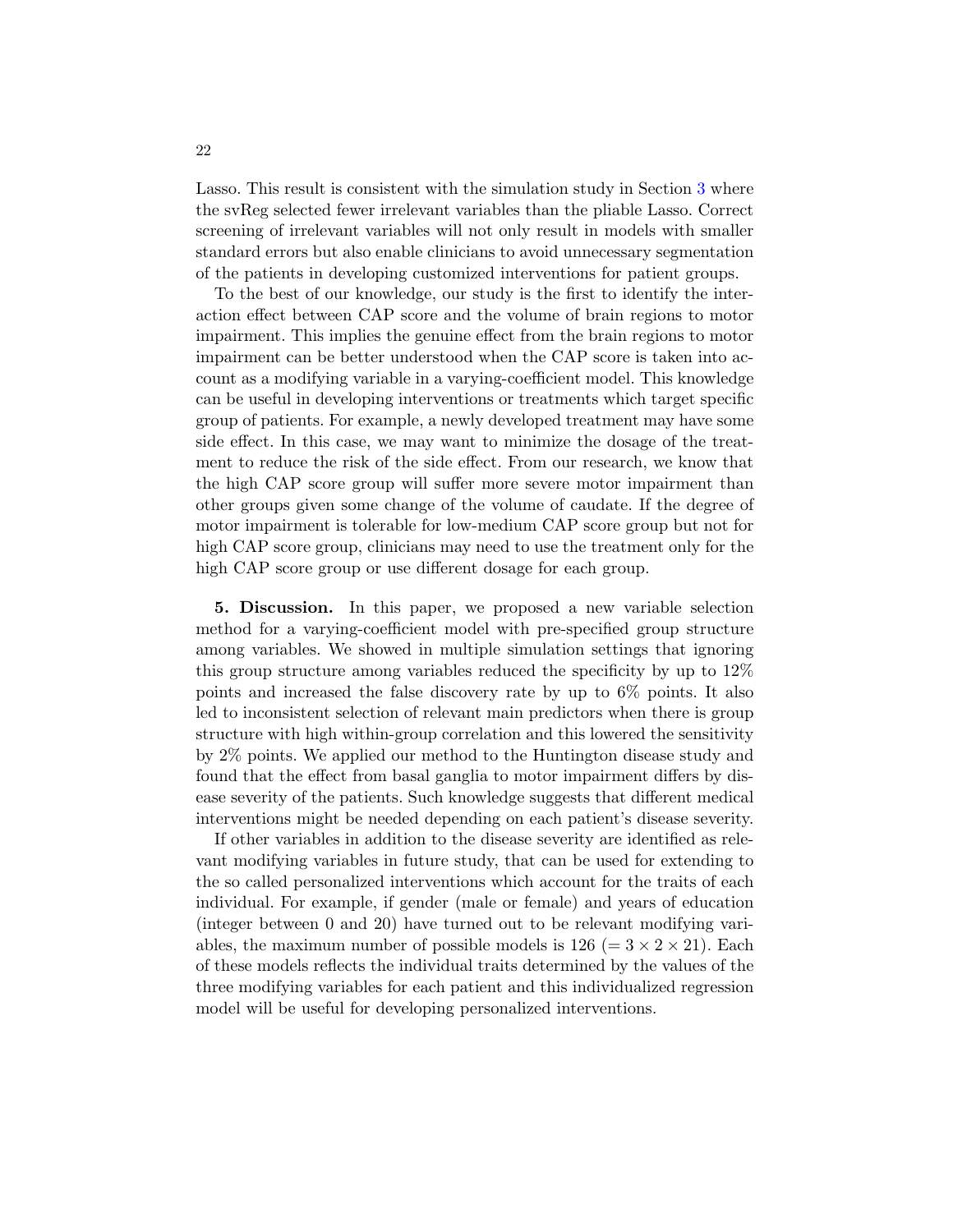|                              | Pliable Lasso       |                    |           |                     | svReg               |                                     |                            |           |                            |                            |
|------------------------------|---------------------|--------------------|-----------|---------------------|---------------------|-------------------------------------|----------------------------|-----------|----------------------------|----------------------------|
|                              | ß                   | θ                  |           |                     | β                   | θ                                   |                            |           |                            |                            |
|                              | Main<br>effect      | Gender             | Education | CAP<br>(medium)     | CAP<br>(high)       | Main<br>effect                      | Gender                     | Education | CAP<br>(medium)            | CAP<br>(high)              |
| Lateral Ventricle            | L: 0.063<br>R: 0    | $L: -0.087$<br>R:0 |           | $L: -0.053$<br>R: 0 | L: 0.034<br>R: 0    | L: 0.063<br>R: 0.076                | $L: -0.079$<br>$R: -0.094$ |           | $L: -0.014$<br>$R: -0.007$ | L: 0.009<br>R: 0.001       |
| Cerebellum Cortex            | L: 0<br>$R: -0.039$ |                    |           |                     |                     |                                     |                            |           |                            |                            |
| Thalamus Proper              | L: 0<br>R: 0.327    |                    |           |                     |                     | L: 0.016<br>R: 0.134                |                            |           |                            |                            |
| Caudate                      | L: -0.770<br>R:0    |                    |           | L: 0.050<br>R: 0    | $L: -0.291$<br>R: 0 | $L: -0.525$<br>$R: -0.160$          |                            |           | L: 0.014<br>R: 0.052       | $L: -0.190$<br>$R: -0.125$ |
| Putamen                      | L: 0<br>R: -0.174   |                    |           | L: 0<br>R: 0.002    | L: 0<br>R: -0.089   | $L: -0.102$<br>$R: -0.148$          |                            |           |                            | $L: -0.090$<br>$R: -0.125$ |
| Pallidum                     | L: 0<br>$R: -0.669$ |                    |           |                     | L: 0<br>$R: -0.077$ | $L: -0.011$<br>$R: -0.507$          |                            |           |                            | L: 0<br>$R: -0.043$        |
| <b>Vessel</b>                | L: 0<br>R: 0.435    |                    |           |                     |                     | L: 0.097<br>R: 0.315                |                            |           |                            |                            |
| Choroid Plexus               | L: 0.295<br>R:0     | L: -0.007<br>R:0   |           | $L: -0.026$<br>R: 0 | L: 0.018<br>R: 0    | L: 0.198<br>$R: -0.045$             |                            |           | $L: -0.023$<br>$R: -0.012$ | L: 0.015<br>R:0            |
| CorticalWhiteMatter          | $L: -0.230$<br>R: 0 |                    |           |                     |                     | $L: -0.122$<br>$R: -0.058$ R: 0.001 | L: 0.034                   |           |                            |                            |
| 3rd Ventricle                | 0.073               |                    |           | $-0.034$            | 0.037               |                                     |                            |           |                            |                            |
| 4th Ventricle                | $-0.109$            |                    |           |                     |                     | $-0.111$                            |                            |           |                            |                            |
| CSF                          | 0.163               |                    |           |                     |                     | 0.193                               |                            |           | $-0.021$                   | 0.011                      |
| WM Hypointensity             | 0.151               |                    |           | $-0.011$            | 0.031               | 0.140                               |                            |           | $-0.022$                   | 0.070                      |
| Optic Chiasm<br>CC Posterior | 0.430<br>$-0.114$   | 0.037              | $-0.062$  | $-0.059$            | 0.079<br>$-0.032$   | 0.431<br>$-0.144$                   | 0.031                      | $-0.087$  | $-0.083$                   | 0.112<br>$-0.006$          |

#### TABLE 3

<span id="page-22-0"></span>Parameter estimates of the selected brain regions by the pliable Lasso (pLasso) and the structural varying-coefficient regression (svReg) for PREDICT-HD data. Parameter values are based on scaled data. Parameters not selected are shown as blank. The first column for each method contains the fixed part of the regression coefficients of main predictors ( $\beta$ 's in equation [\(2.2\)](#page-6-0)). The other columns represent the varying part of the regression coefficients of main predictors  $(\theta's$  in equation  $(2.2)$ ). That is, the parameters from the second to fifth columns are the coefficients of the interaction terms between the brain regions (in row) and the modifying variables (in column). For the grouped brain regions (those with two lines), "L" represents the left part of the corresponding brain region and "R" represents the right part of the brain region. Tuning parameter  $\lambda$  is selected from 10-fold cross-validation.  $\alpha$  is set to 0.5.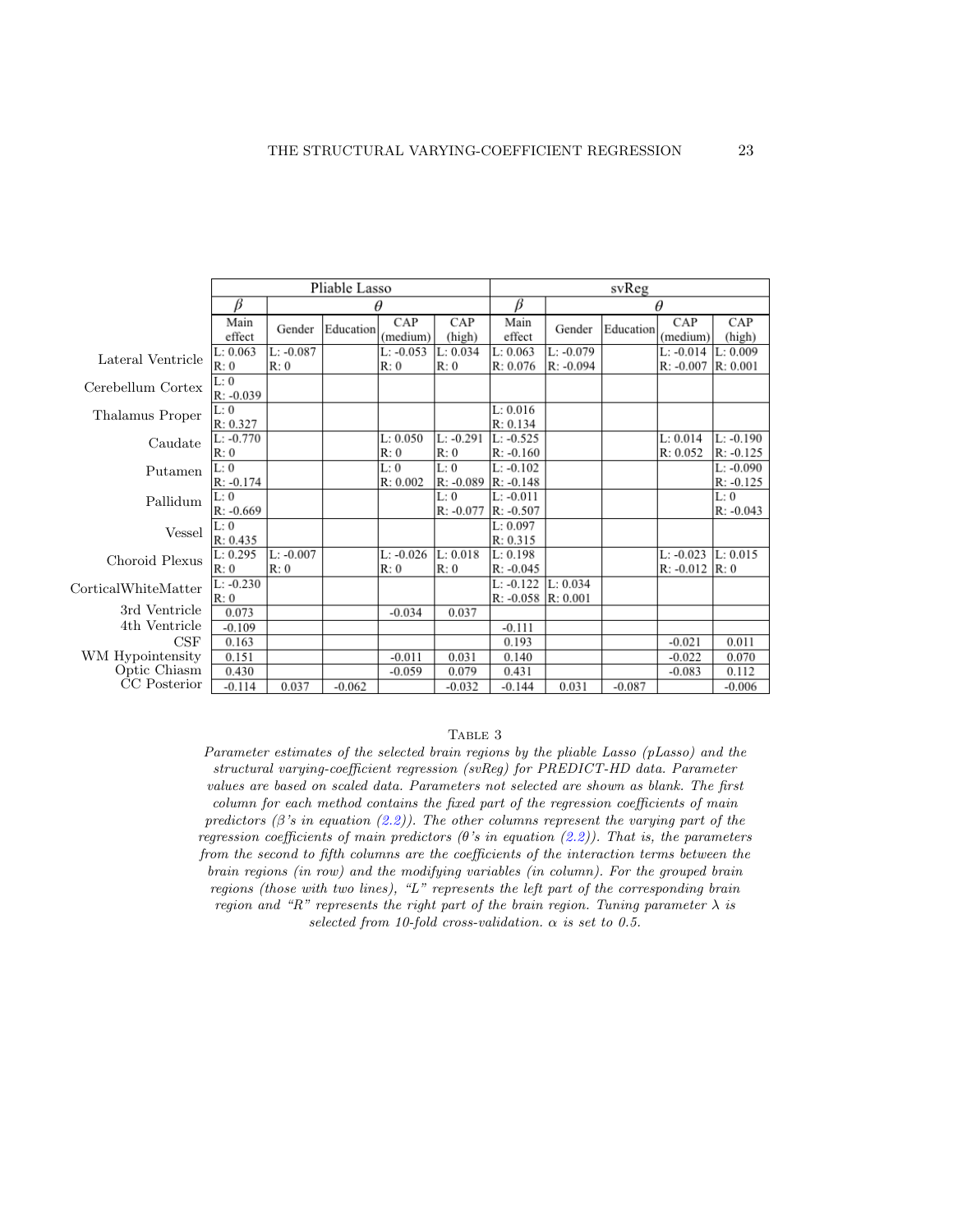In our analysis, we considered only the linear combination of the modifying variables as the functional form of the varying coefficient  $(f_i(\cdot))$  in equation  $(2.1)$ ). This is consistent with the basic setting discussed in [Tib](#page-25-8)[shirani and Friedman](#page-25-8) [\(2019\)](#page-25-8) but both the pliable Lasso and the svReg can be generalized to consider other functional form of the varying-coefficient such as polynomials or splines. Particularly, considering the polynomials of modifying variables can be viewed as higher-order interaction model and can be implemented by adding higher-order modifying variable terms.

Our method is designed for a regression model. However, it can be extended to accommodate survival models or generalized linear models by changing the objective function in equation [\(2.3\)](#page-7-0). For example, our method can be applied to Cox's proportional hazard model by adding the svReg penalty  $\lambda P_{\alpha}^{*}(\boldsymbol{\beta},\boldsymbol{\Theta})$  in equation  $(2.3)$  to the log partial likelihood of the hazard model. A similar attempt has recently been made by [Du and Tibshirani](#page-24-16) [\(2018\)](#page-24-16) for extending the pliable Lasso to the Cox's proportional hazard model. However, as with the pliable Lasso for a linear model, their method does not account for the pre-specified structure of the variables. The extension of the svReg to the hazard model is expected to select relevant variables consistently and screen irrelevant variables better than the method by [Du](#page-24-16) [and Tibshirani](#page-24-16) [\(2018\)](#page-24-16) as was the case for the linear model settings and this will be future research.

### ACKNOWLEDGEMENTS

This research is supported by the National Institute of Neurological Disorders and Stroke (NINDS; K01NS099343) and Australian Research Council (DP170100654). This study used data from the PREDICT HD Study which received support from the National Institute of Neurological Disorders and Stroke and collected by the PREDICT-HD investigators. We thank the PREDICT-HD investigators and respective coordinators who collected data and/or samples, as well as participants and their families who made this work possible. The content is solely the responsibility of the authors and does not represent the official views of the National Institutes of Health.

#### SUPPLEMENTARY MATERIAL

# Supplement A: Optimization details, additional analysis results and R package

[\(https://github.com/rakheon/c2plasso\)](https://github.com/rakheon/c2plasso). The supplementary material contains the detailed derivation of the optimization criteria, regression analysis results for PREDICT-HD study, R code for simulation and R package.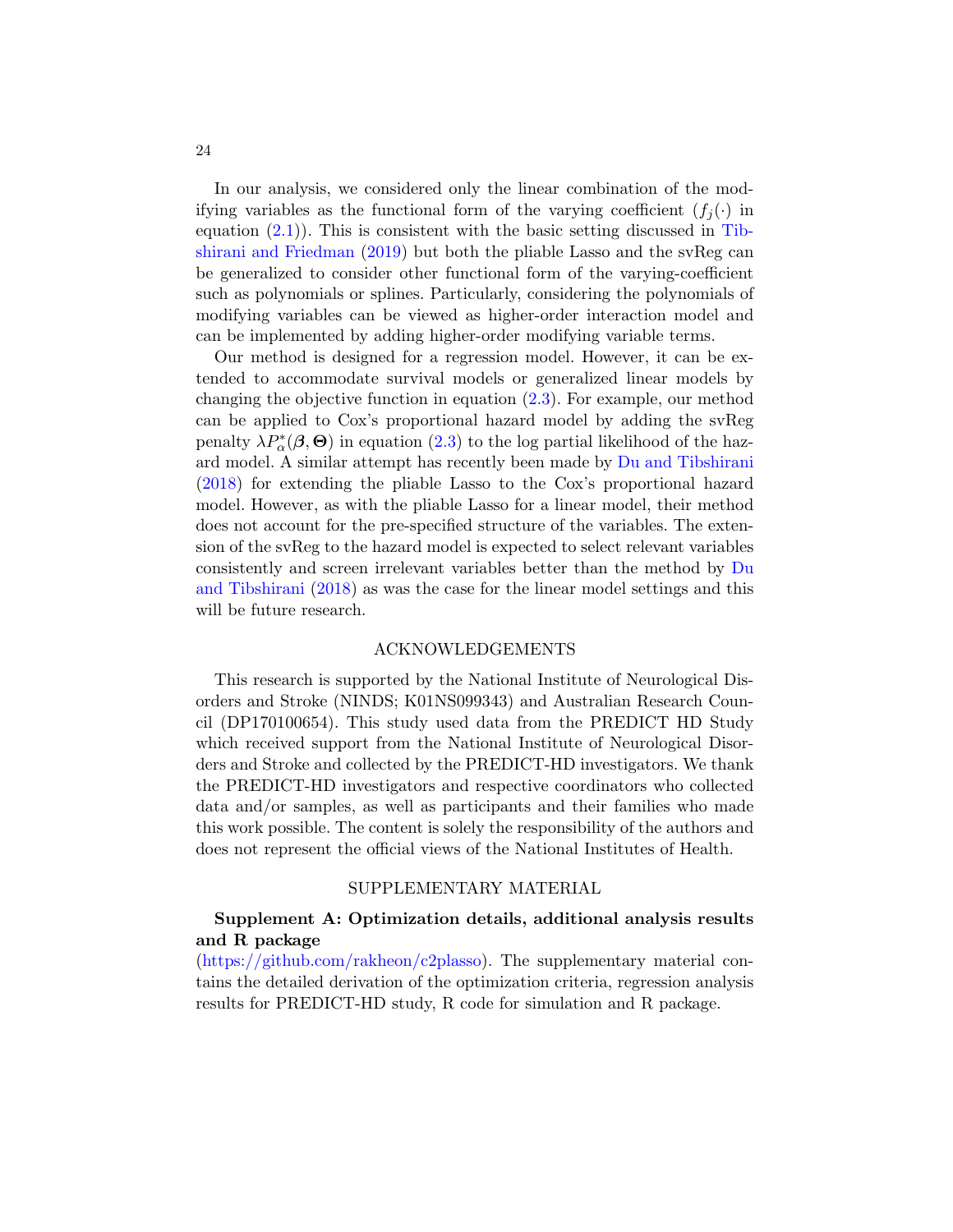#### REFERENCES

- <span id="page-24-1"></span>Aylward, E. H., Harrington, D. L., Mills, J. A., Nopoulos, P. C., Ross, C. A., Long, J. D., Liu, D., Westervelt, H. K. and Paulsen, J. S. (2013). Regional atrophy associated with cognitive and motor function in prodromal Huntington disease. Journal of Huntington's disease 2 477–489.
- <span id="page-24-13"></span>BENJAMINI, Y. and HOCHBERG, Y. (1995). Controlling the false discovery rate: a practical and powerful approach to multiple testing. Journal of the Royal Statistical Society. Series B (Methodological) 289–300.
- <span id="page-24-7"></span>BERGER, M., TUTZ, G. and SCHMID, M. (2017). Tree-structured modelling of varying coefficients. Statistics and Computing 1–13.
- <span id="page-24-0"></span>Biglan, K. M., Ross, C. A., Langbehn, D. R., Aylward, E. H., Stout, J. C., Queller, S., Carlozzi, N. E., Duff, K., Beglinger, L. J. and Paulsen, J. S. (2009). Motor abnormalities in premanifest persons with Huntington's disease: the PREDICT-HD study. Movement Disorders 24 1763–1772.
- <span id="page-24-8"></span>BÜRGIN, R. and RITSCHARD, G. (2015). Tree-based varying coefficient regression for longitudinal ordinal responses. Computational Statistics  $\mathcal B$  Data Analysis 86 65–80.
- <span id="page-24-16"></span>Du, W. and TIBSHIRANI, R. (2018). A pliable lasso for the Cox model. arXiv preprint arXiv:1807.06770.
- <span id="page-24-12"></span>FRIEDMAN, J., HASTIE, T. and TIBSHIRANI, R. (2010). A note on the group lasso and a sparse group lasso. arXiv preprint arXiv:1001.0736.
- <span id="page-24-10"></span>GARCIA, T. P. and MÜLLER, S. (2014). Influence of Measures of Significance based Weights in the Weighted Lasso. Journal of the Indian Society of Agricultural Statistics 68 131–144.
- <span id="page-24-14"></span>GARCIA, T. P., MÜLLER, S. et al. (2016). Cox regression with exclusion frequency-based weights to identify neuroimaging markers relevant to Huntingtons disease onset. The Annals of Applied Statistics 10 2130–2156.
- <span id="page-24-11"></span>GARCIA, T. P., MÜLLER, S., CARROLL, R. J., DUNN, T. N., THOMAS, A. P., Adams, S. H., Pillai, S. D. and Walzem, R. L. (2013). Structured variable selection with q-values. *Biostatistics* **14** 695–707.
- <span id="page-24-5"></span>GERTHEISS, J. and TUTZ, G. (2012). Regularization and model selection with categorial effect modifiers. Statistica Sinica 22 957–982.
- <span id="page-24-9"></span>HALLAC, D., LESKOVEC, J. and BOYD, S. (2015). Network lasso: Clustering and optimization in large graphs. In Proceedings of the 21th ACM SIGKDD international conference on knowledge discovery and data mining 387–396. ACM.
- <span id="page-24-3"></span>HASTIE, T. and TIBSHIRANI, R. (1993). Varying-coefficient Models. Journal of the Royal Statistical Society. Series B (Methodological) 757–796.
- <span id="page-24-2"></span>Kieburtz, K., Penney, J. B., Corno, P., Ranen, N., Shoulson, I., Feigin, A., Abwender, D., Greenarnyre, J. T., Higgins, D., Marshall, F. J. et al. (2001). Unified Huntingtons disease rating scale: reliability and consistency. Neurology 11 136– 142.
- <span id="page-24-15"></span>KUBAT, M., HOLTE, R. C. and MATWIN, S. (1998). Machine learning for the detection of oil spills in satellite radar images. Machine Learning 30 195–215.
- <span id="page-24-4"></span>Misiura, M. B., Lourens, S., Calhoun, V. D., Long, J., Bockholt, J., Johnson, H., Zhang, Y., Paulsen, J. S., Turner, J. A., Liu, J. et al. (2017). Cognitive control, learning, and clinical motor ratings are most highly associated with basal ganglia brain volumes in the premanifest Huntingtons disease phenotype. Journal of the International Neuropsychological Society 23 159–170.
- <span id="page-24-6"></span>Oelker, M.-R., Gertheiss, J. and Tutz, G. (2014). Regularization and model selection with categorical predictors and effect modifiers in generalized linear models. Statistical